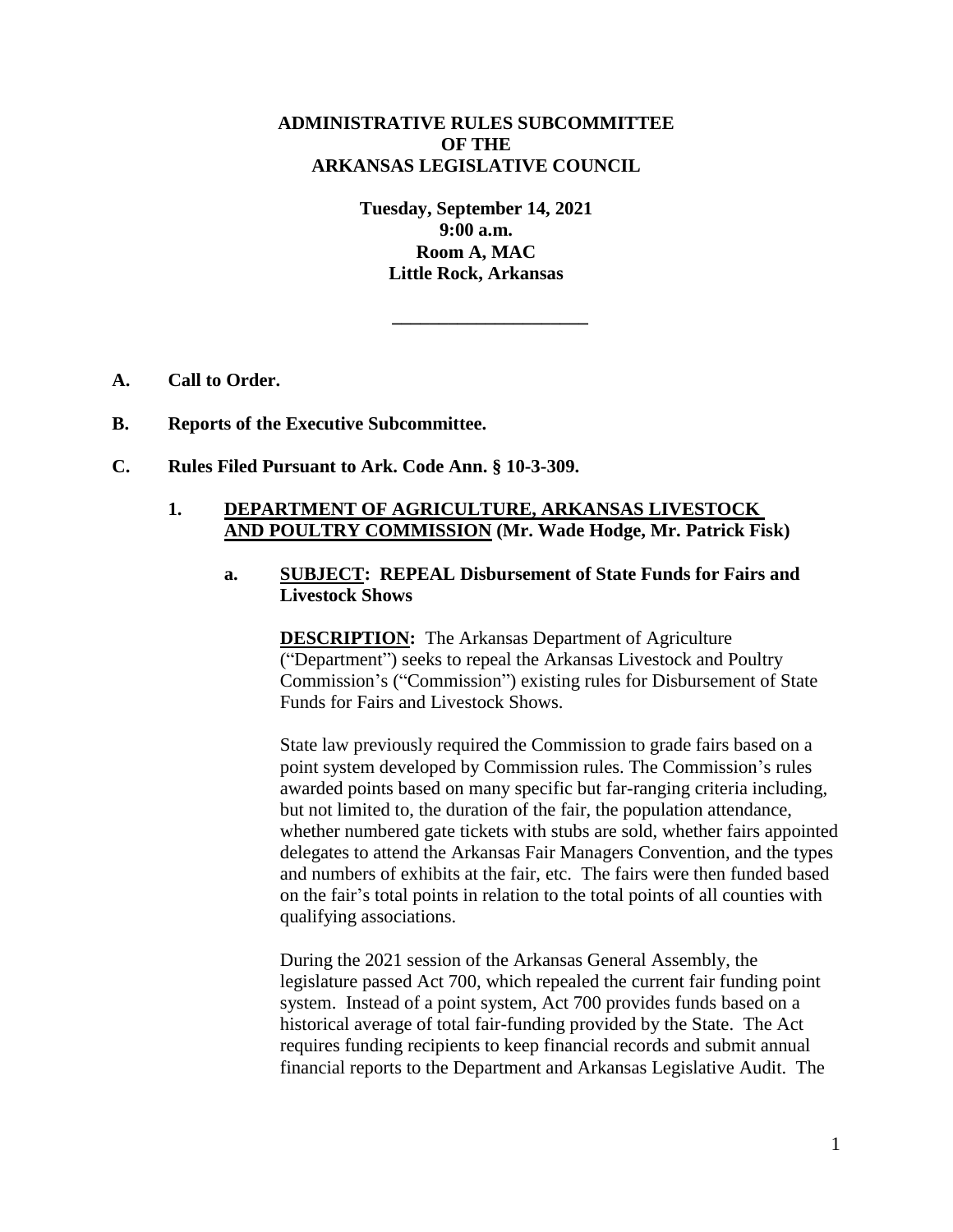Act is self-executing and does not require the Department to promulgate rules to implement the law.

Prior to Act 700, the Commission was required to promulgate rules to develop the point system and grade fairs for funding based on the criteria it developed. Now that Act 700 has repealed the point system in favor of providing funding based on historical funding averages, the Commission's rules no longer are necessary, and further, they conflict with the new funding system in Act 700. It is therefore necessary to repeal the current fair funding rules, and because Act 700 is self-executing, it is not necessary to promulgate any further rules in response to the Act.

**PUBLIC COMMENT:** No public hearing was held. The public comment period expired on July 25, 2021. The Commission received no public comments.

The proposed effective date is November 1, 2021.

**FINANCIAL IMPACT:** The agency states that the repealed rules will have no financial impact.

**LEGAL AUTHORIZATION:** Previously, the Arkansas Livestock and Poultry Commission was permitted to formulate necessary and appropriate rules for the grading of fairs on a point system in cooperation with an ad hoc advisory committee formed of representatives of agriculture consisting of representatives from the United States Department of Agriculture, the University of Arkansas Cooperative Extension Service, the Office of Agricultural Science and Technology of the Division of Career and Technical Education, and the Arkansas Fair Managers Association, which was to make recommendations as to criteria for the allotment of grade points to the Commission. *See* Ark. Code Ann. § 2-36- 101(a). Amendments were made to the statute, including the removal of this language, by Act 700 of 2021, which was sponsored by Senator James Sturch and established a fair-funding program within the Department of Agriculture, repealed existing law regarding livestock shows and fairs, and established the Agri Fair Fund.

## **b. SUBJECT: Garbage Feeding**

**DESCRIPTION:** The Arkansas Department of Agriculture ("Department") proposes amendments to the Garbage Feeding rules of the Arkansas Livestock and Poultry Commission ("Commission").

The Commission's current rules authorize the Commission to issue a permit for the feeding of garbage to swine. On December 12, 2019, the Commission proposed amendments to the rules to ban the feeding of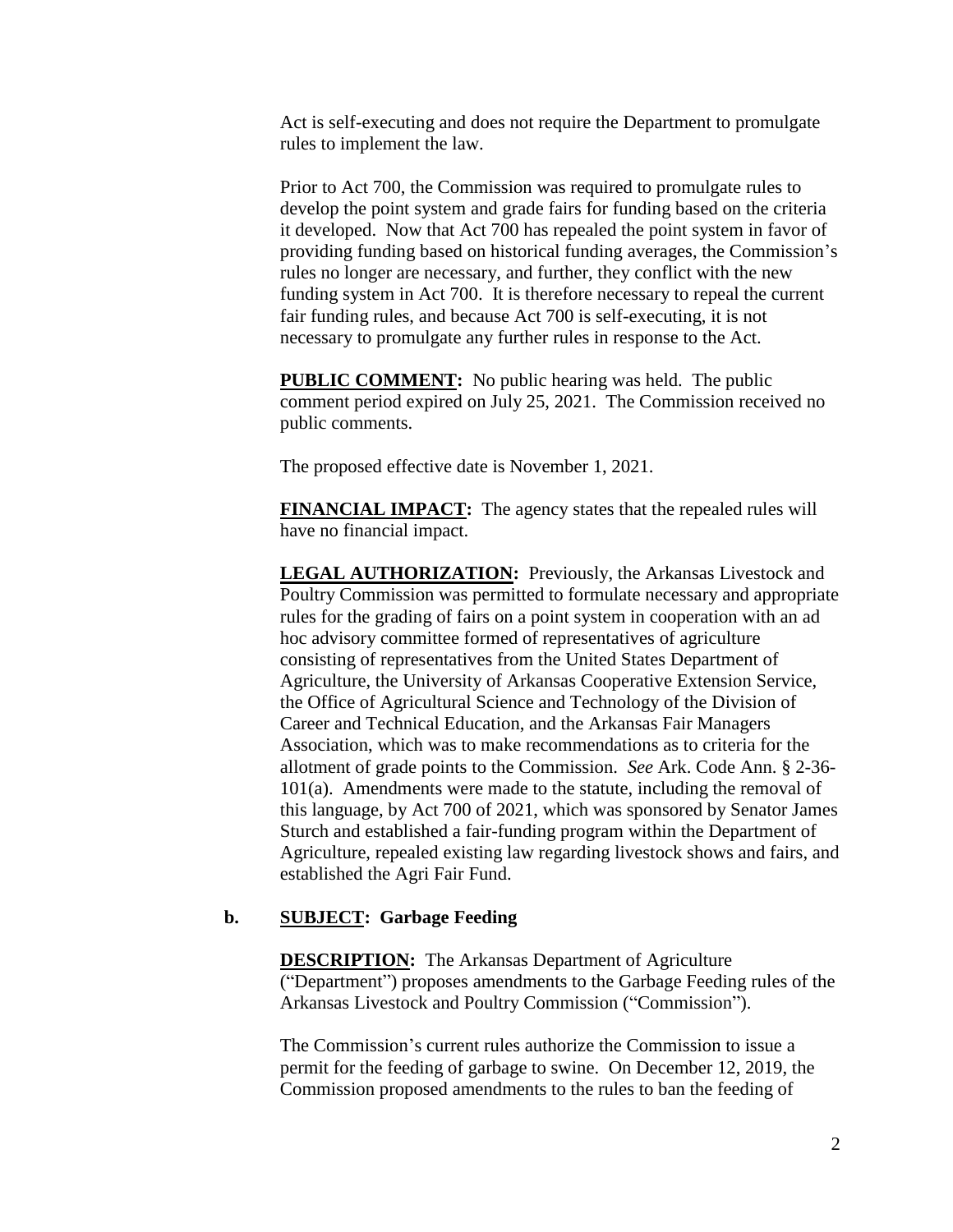garbage, including any animal or vegetable wastes resulting from handling, preparation, cooking, and consumption of foods, and parts of animal carcasses, to swine. The Administrative Procedure Act process for promulgation for those amendments then began.

At the ALC Administrative Rules Review Subcommittee meeting June 17, 2020, committee members had concerns about the proposed changes, specifically the prohibition against feeding vegetable wastes and the broad discretion the Commission has in penalty assessment. The Department agreed to pull the rules back and address the Subcommittee's concerns. At its July 22, 2020 meeting, the Commission approved a new version to address those issues.

Subsequent to that approval, it was determined that a potential conflict existed between the proposed rules and the then-existing law regarding fowl carcass disposal. During the 2021 session of the Arkansas General Assembly, the legislature passed Act 716, which amended the fowl carcass disposal law, Ark. Code Ann.§ 2-40-403, and resolved the conflict by eliminating cooking for swine food as an acceptable method of fowl carcass disposal. On April 16, 2021, the Commission eliminated the feeding of meat and meat by-products from the proposed rules and voted to move forward with the new rules.

The proposed rules:

- prohibit feeding of meat and meat by-products to swine and allowing
- swine to have access to garbage and garbage dumps;
- allow feeding of vegetable wastes to swine;
- authorize the State Veterinarian to quarantine swine that have been fed meat or meat by-products; and
- provide for a warning letter for first offenses.

Feeding garbage to swine is a direct path for introducing diseases to swine. The spread of African Swine Fever ("ASFV") has been directly linked to garbage feeding. ASFV is a serious, highly contagious, viral disease of pigs that can spread very rapidly in swine populations by direct or indirect contact. It can persist for long periods in uncooked swine products, facilitating its introduction into new areas. This virus can also become endemic in feral hogs, and transmission cycles between these animals and ticks can complicate or even prevent eradication. ASFV isolates vary in virulence from highly pathogenic strains that cause near 100% mortality to low-virulence isolates that can be difficult to diagnose. There is currently no vaccine or treatment.

Industry has prohibited garbage feeding in commercial operations. Twenty-two (22) states have banned the practice of private owners feeding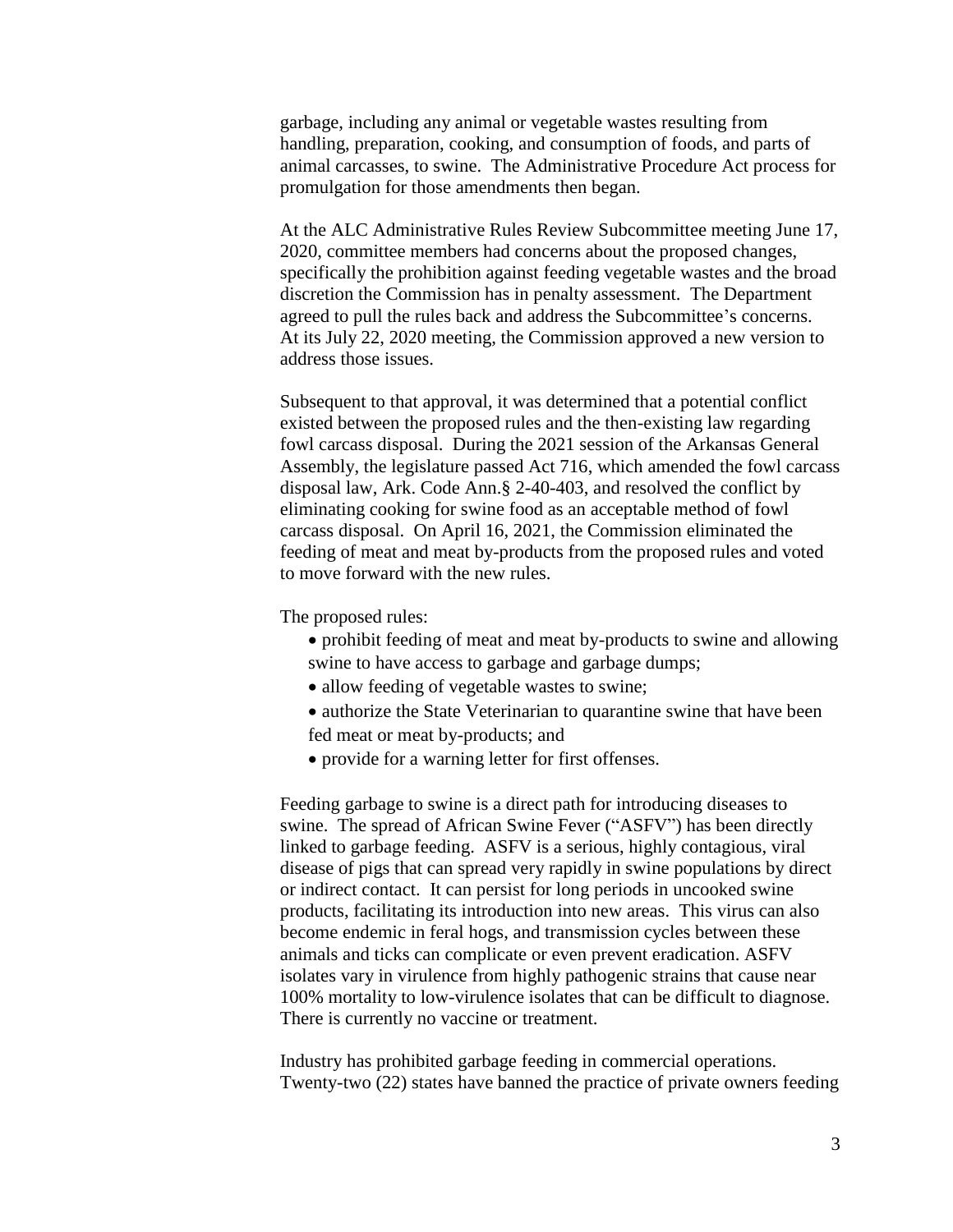garbage to swine. No garbage feeding permits have been issued by the Commission to swine operations in several years.

**PUBLIC COMMENT:** No public hearing was held. The public comment period expired on July 25, 2021. The Commission received no public comments.

The proposed effective date is November 1, 2021.

**FINANCIAL IMPACT:** The agency states that the amended rules have no financial impact.

**LEGAL AUTHORIZATION:** Authority for the control, suppression, and eradication of livestock and poultry diseases and pests, and supervision of livestock and poultry work in this state, including authority to promulgate rules governing the handling, sale, and use of vaccines, antigens, and other biological products used for reportable diseases and emergencies affecting livestock and poultry, is vested in the Arkansas Livestock and Poultry Commission. *See* Ark. Code Ann. § 2-33-107(a). Pursuant to Arkansas Code Annotated § 2-33-107(c), the Commission shall have the authority to make, modify, and enforce such rules and orders, not inconsistent with law, as it shall from time to time deem necessary to effectively carry out the functions performable by it.

## **c. SUBJECT: Disposal of Large Animal and Poultry Carcasses and REPEALS**

**DESCRIPTION:** The Arkansas Department of Agriculture ("Department") proposes a new rule regarding Disposal of Large Animal and Poultry Carcasses and the repeal of two existing carcass disposal rules, promulgated by the Arkansas Livestock and Poultry Commission ("Commission").

Disposal of animal carcasses needs to be done in a manner that is safe and does not cause issues for the surrounding community. The Commission currently has one rule for disposal of large animal carcasses and one rule for disposal of poultry carcasses dating back to the 1990s and early 2000s. In early 2020, Department staff held meetings with an advisory committee comprised of producers, veterinarians, and other industry representatives and was able to combine those two rules into one rule. On April 24, 2020, the Commission voted to repeal the two existing rules and go forward with promulgation of the combined rule.

Subsequent to that approval, it was determined that a potential conflict existed between the proposed rule and the then-existing law regarding fowl carcass disposal. During the 2021 session of the Arkansas General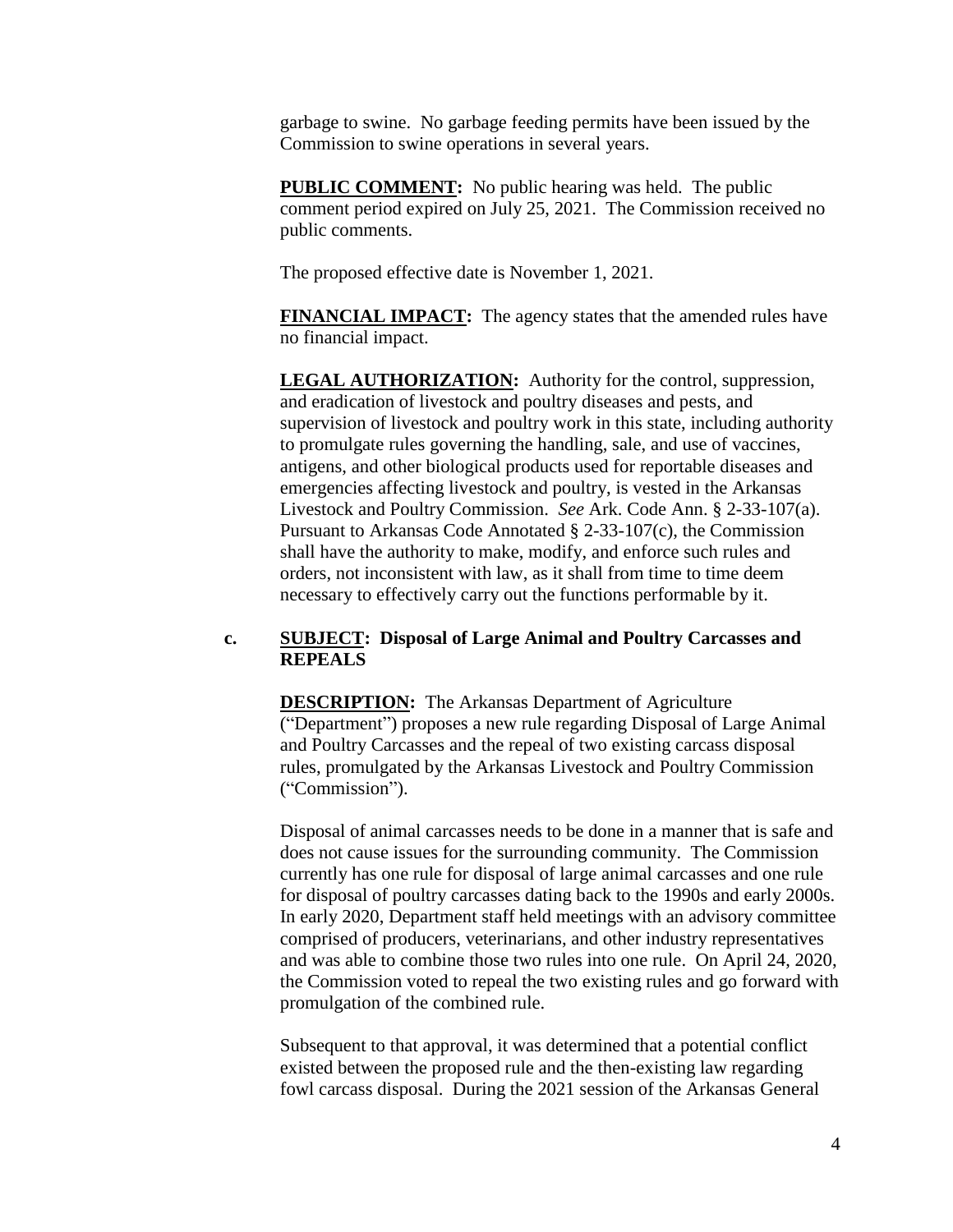Assembly, the legislature passed Act 716, which amended the fowl carcass disposal law, Ark. Code Ann. § 2-40-403, and resolved the conflict by eliminating extrusion and cooking for swine food as acceptable methods of disposal. On April 16, 2021, the Commission made adjustments to the previously proposed rule to be in compliance with Act 716 and voted to move forward with the new rule.

The proposed rulemaking:

- Combines two separate rules;
- Adds a "Definitions" section;
- Removes or clarifies confusing or contradictory language;
- Allows interested parties to find needed information in one document;
- Clarifies proper disposal methods; and
- Repeals two existing rules.

The differences between this proposed rule and the proposed rule approved by the Commission in 2020 include the following:

 Definition of large animal changed to mirror the definition contained in law;

 Clarifies process for rendering as a method for poultry carcass disposal;

- Clarifies that the rule does not apply to dogs, cats, or feral hogs; and
- Adds a section listing the Commission's authority to promulgate the rule.

Extrusion is a method of carcass disposal using high heat and processing the carcass into animal feed. Extrusion and cooking carcasses to use as food for swine has been removed to make the proposed rule compatible with recent changes to the law and the Commission's proposed amendments to its Garbage Feeding rule for swine. Elimination of these methods also reduces bio-security risks by reducing the transportation of poultry carcasses.

The information contained in the Commission's two current carcass disposal rules is in many instances duplicative. Both of the existing rules are 3 to 4 pages each, but by combining the two rules and eliminating duplicative language, the proposed new rule is only four pages long. Combining these into one rule better serves the agricultural community by allowing those who are subject to the rules to more conveniently locate the information they need.

**PUBLIC COMMENT:** No public hearing was held. The public comment period expired on July 25, 2021. The Commission received no public comments.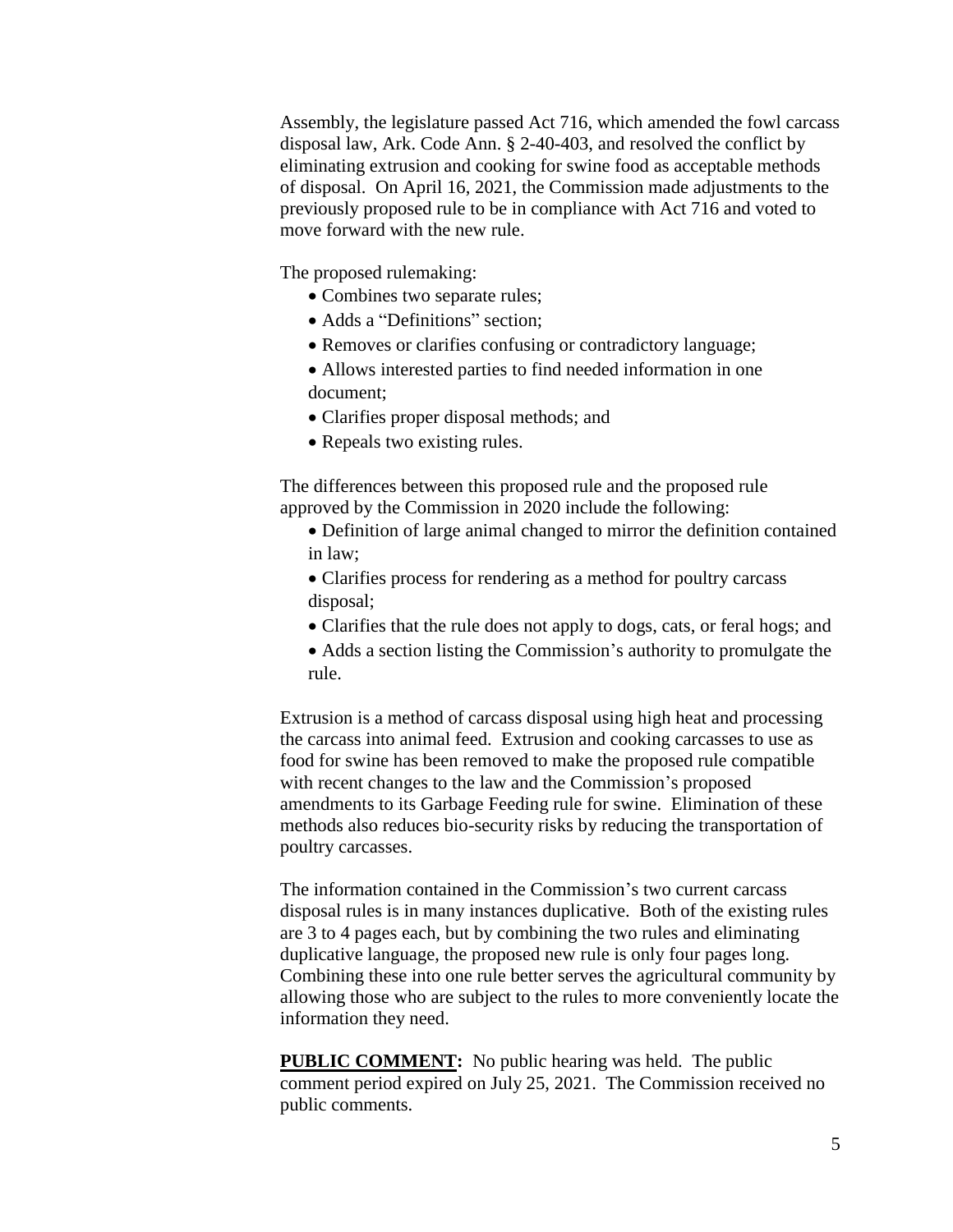Rebecca Miller-Rice, an attorney with the Bureau of Legislative Research, asked the following questions:

(1) Section II.A.2. – This section appears to provide that carcasses might be buried in a landfill with prior approval of the State Animal Health Official or the Director of the Commission; however, Ark. Code Ann. § 2- 40-1302(a)(2) states that "no large animal carcass shall be buried or otherwise disposed of in any landfill operated under a permit issued by the Division of Environmental Quality." Can you explain? **RESPONSE:** The agency has deleted the portion of the rule that would allow disposal in a landfill. Since that situation would be such a rare occurrence, the agency does not consider this to be a substantial change, and accordingly, we are submitting a version with that reference deleted. Please substitute the attached clean and markup copies for versions submitted earlier.

(2) Section III.A.2.c. – This section references "[a] temperature" that must be achieved during composting to reduce pathogen load. Is there a specific temperature that the Commission intends be achieved? **RESPONSE:** Guidance from the USDA should be followed.

The proposed effective date is November 1, 2021.

**FINANCIAL IMPACT:** The agency states that the proposed rule and repeals have no financial impact.

**LEGAL AUTHORIZATION:** The authority for the control, suppression, and eradication of livestock and poultry diseases and pests, and supervision of livestock and poultry work in this state, including authority to promulgate rules governing the handling, sale, and use of vaccines, antigens, and other biological products used for reportable diseases and emergencies affecting livestock and poultry, is vested in the Arkansas Livestock and Poultry Commission. *See* Ark. Code Ann. § 2- 33-107(a). Pursuant to Arkansas Code Annotated § 2-33-107(c), the Commission shall have the authority to make, modify, and enforce such rules and orders, not inconsistent with law, as it shall from time to time deem necessary to effectively carry out the functions performable by it. It is further the duty of the Commission to establish and promulgate rules in regard to isolation or quarantine of infected animals, disinfection of animals and premises, destruction of incurably diseased animals, and disposal of carcasses as it may deem necessary to prevent the spread of disease. *See* Ark. Code Ann. § 2-40-103(a)(2).

Pursuant to Ark. Code Ann. § 2-40-1302(a)(1), all large animal carcasses and all parts of large animal carcasses shall be disposed of in a manner prescribed by rules of the Arkansas Livestock and Poultry Commission.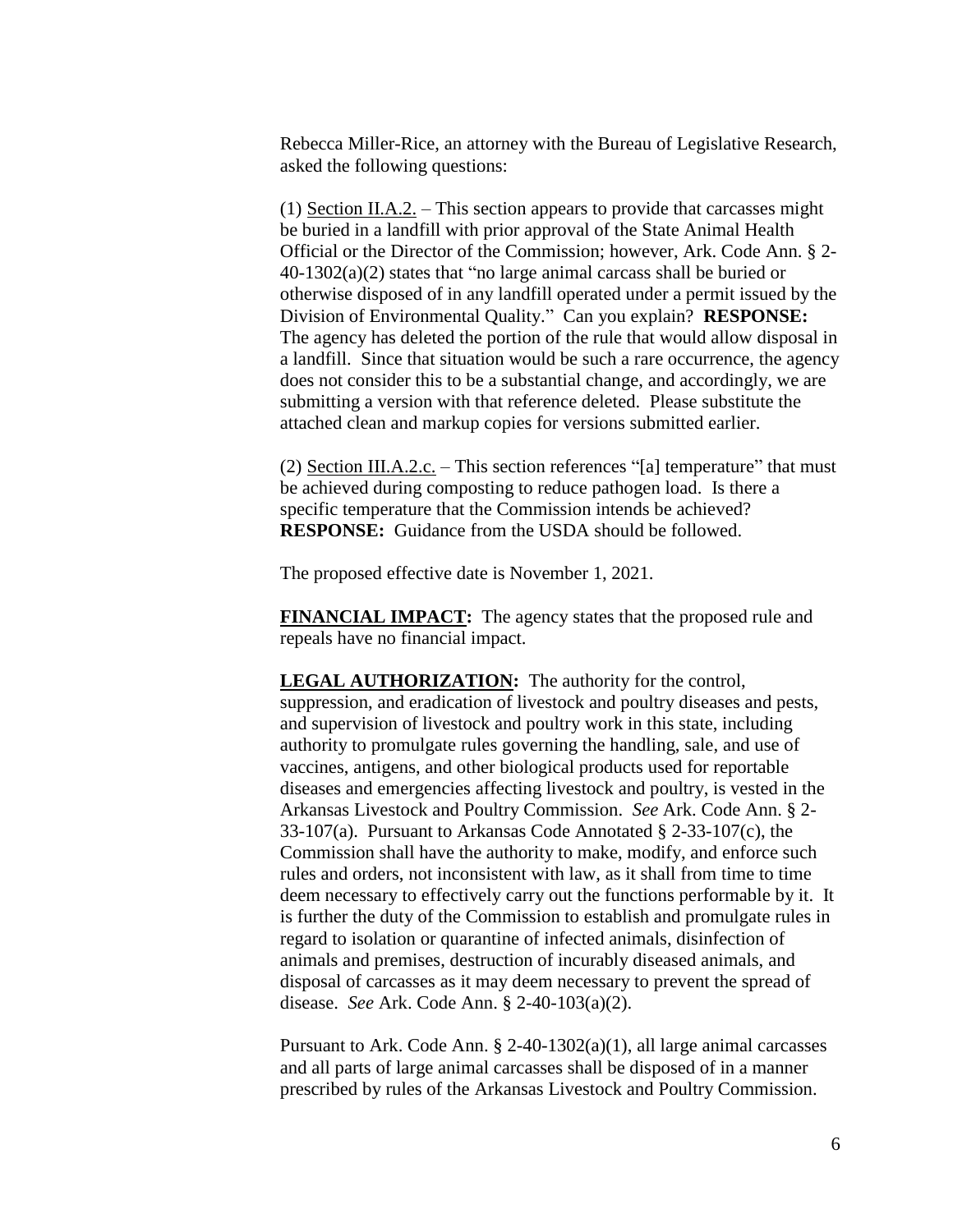The Commission shall further, by rule, specify acceptable methods for the disposal of fowl carcasses, including, but not limited to composting of carcasses, cremation or incineration, on-farm freezing, and rendering. *See* Ark. Code Ann. § 2-40-403, as amended by Act 716 of 2021, § 1. Additionally, the Commission shall, by rule, specify acceptable methods of the disposal of fowl carcasses in the event of a major die-off. *See* Ark. Code Ann. § 2-40-404.

The proposed rules incorporate changes made in light of Act 716 of 2021, sponsored by Representative Jon Eubanks, which amended the law related to the disposal of fowl carcasses.

# **2. DEPARTMENT OF AGRICULTURE, WATER WELL CONSTRUCTION COMMISSION (Mr. Michael Bynum, Mr. Jim Battreal)**

# **a. SUBJECT: Supervision Rule**

**DESCRIPTION:** The Department of Agriculture's Water Well Construction Commission ("AWWCC") proposes changes to its Supervision Rule, requiring on-site supervision of all water well construction, installation, or repair activities ("Proposed Rule"). Currently, AWWCC Rule 3.2 provides the following: "*3.2 Supervision.* During the construction, alteration, or repair of a water well, or installation or repair of pumping equipment there must be, within a two-hour drive, a person who has obtained a registration certificate and has been certified in the type of construction engaged. The person who has obtained a registration certificate or an apprentice with proper supervision as defined by Rule 3.10.1.1 shall remain informed and have knowledge of the status of the work being accomplished."

AWWCC has traditionally interpreted AWWCC Rule 3.2 to require either an AWWCC-certified person or an apprentice to be on-site during water well construction, alteration, and repair or water pump installation. However, upon further review it has been determined that the current rule can be interpreted to only require an AWWCC-certified person or apprentice be within two hours' drive of the site. Therefore, AWWCC voted at its regular meeting on April 2, 2021, to initiate rulemaking to clarify the Proposed Rule.

Changes to the rule include the following:

- The Proposed Rule requires an AWWCC-certified person or apprentice to be on-site at all times during the construction, alteration, or repair of a water well.
- On-site apprentices must remain under the personal supervision of an AWWCC-certified person, meaning the AWWCC-certified supervisor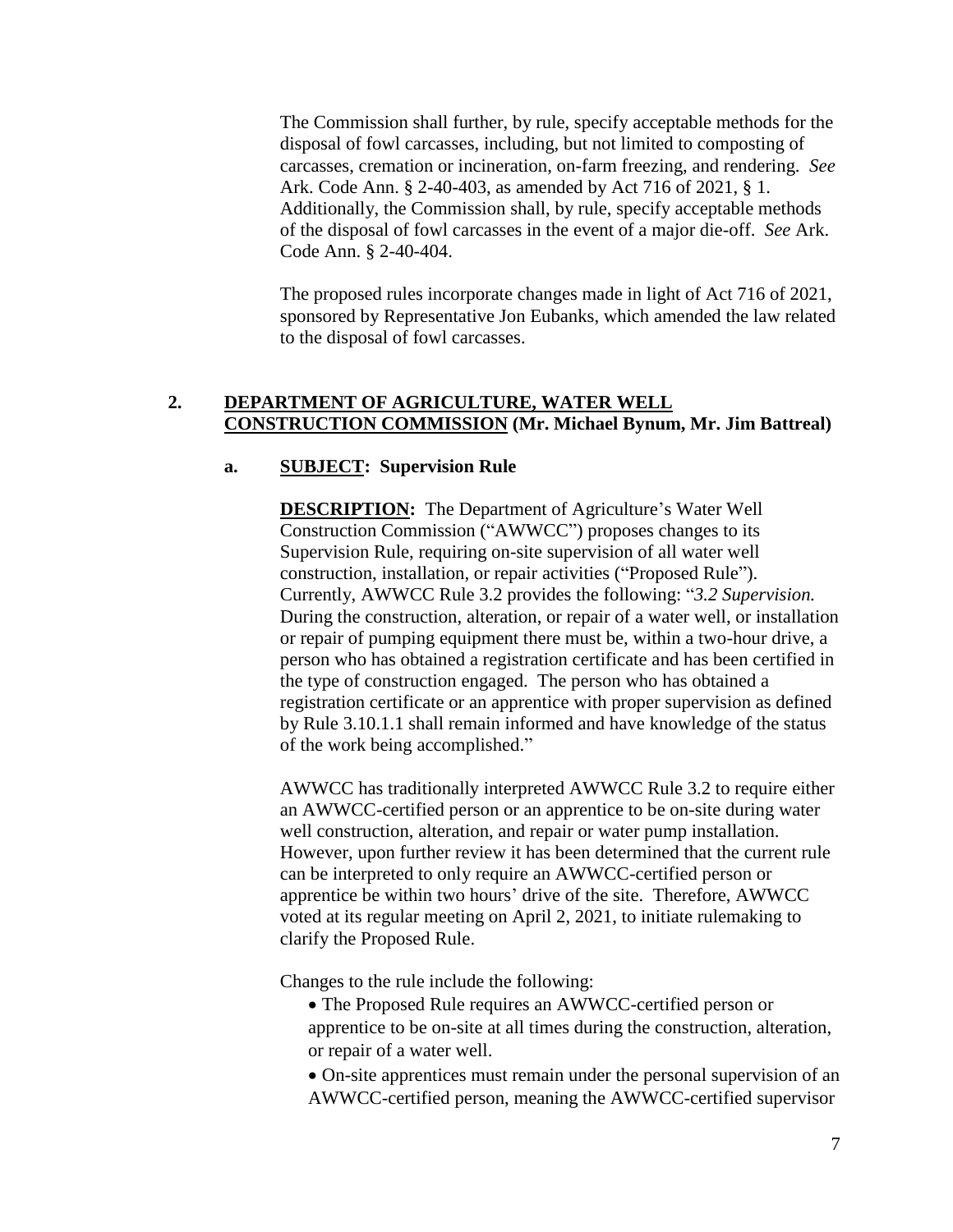must be at the job site with the apprentice or within two hours' traveling distance of the apprentice whenever the apprentice is working in well construction or pump installation.

 When the apprentice's supervisor is not on-site, he or she must be aware at all times of the progress of the work being performed and reachable by wireless phone or radio.

**PUBLIC COMMENT:** No public hearing was held. The public comment period expired on July 16, 2021. The Commission received no public comments.

The proposed effective date is pending legislative review and approval.

**FINANCIAL IMPACT:** The agency states that the amended rule has no financial impact.

**LEGAL AUTHORIZATION:** Pursuant to Arkansas Code Annotated § 17-50-204(a), the Commission on Water Well Construction shall be responsible for the administration of Title 17, Chapter 50 of the Arkansas Code, concerning water well constructors, and shall adopt, and from time to time amend or repeal, necessary rules governing the installation, construction, repair, and abandonment of water wells and pumping equipment.

# **3. DEPARTMENT OF ENERGY AND ENVIRONMENT, LIQUEFIED PETROLEUM GAS BOARD (Mr. Kevin Pfalser)**

## **a. SUBJECT: Ark. Admin. Code 237.08.1-10; 237.08.1-12; 237.08.1-16; 237.08.1-17**

**DESCRIPTION:** The Liquefied Petroleum Gas Board proposes changes to its Arkansas Administrative Code 237.08.1-10; 237.08.1-12; 237.08.1- 16; and 237.08.1-17. Change 1 would allow a replacement "Fit for Service" name plate/data plate to be affixed to LP-Gas storage containers and then placed in service within the following agriculture applications: (a) fuel for irrigation units; (b) fuel for livestock operations; and (c) fuel for crop drying. Current language prohibits the servicing of an LP-Gas storage container that has a missing name plate/data plate. This forces what would be otherwise good storage containers to be taken out of service. Rather than scrapping good storage containers, this rule provides a procedure that would allow a storage container to go through a Boardapproved inspection process that would certify the storage container as "Fit for Service." The storage container could then have a "Fit for Service" name plate/data plate affixed to it and placed back into service. Applications in which "Fit for Service" storage containers could be used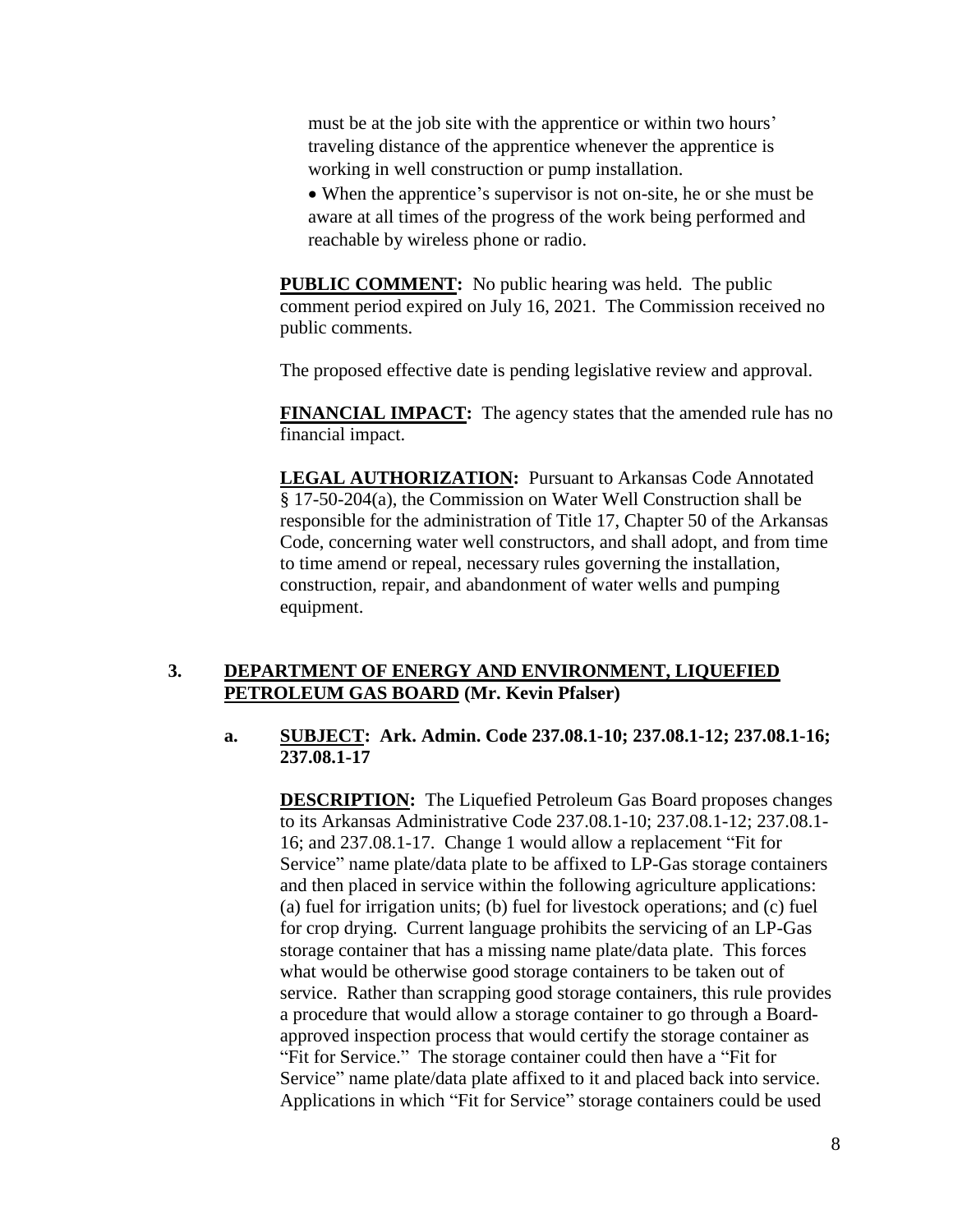would be limited to agricultural. This rule would have a large positive economic impact on LP-Gas dealers locating storage containers at poultry houses, hog farms, irrigation pumps, and grain dryers.

Change 2 would allow the transfer of LP-Gas directly from a railcar into a cargo tank under the following conditions: (a) installation is done in accordance with NFPA 58 requirements; (b) the period of installation is limited to 24 months; (c) installation must meet requirements for a Class 8 Permit; and (d) annual inspections must be made. The purpose of this rule is to remove language that prohibits the procedure of transferring LP-Gas directly from a railcar into a cargo tank. By allowing this procedure, the LP-Gas industry could build infrastructure in the state that could insulate it from product shortage due to unforeseen events such as extended or extreme winter weather, pipeline interruption, refinery shutdown, terminal shutdown or closure, and diversion for feed stock. This will encourage competition at the wholesale level allowing entry into the market at a greatly reduced capital investment. This removes the limitation of terminal services needing access to a pipeline and can be opened up to locations throughout the state.

Change 3 would require all cylinders with a capacity of over 40 lbs of propane, which are not fitted with an OPD valve, must be transported and stored with a POL plug. Cylinder valves requiring maintenance that are fifteen (15) years or older must be replaced. Board-approved signage must be displayed in a prominent location. Permit holders must use the Board-approved form to report new and existing station locations. Class 1 and Class 3 permit holders will provide Board-approved training for exchange station employees. Records of such training will be transmitted to the Board office. The purpose of this rule change is to ensure public safety concerning transportation of propane cylinders.

Change 4 includes basic clean up to fix references to the current NFPA standards, etc.

**PUBLIC COMMENT:** No public hearing was held. The public comment period expired on May 18, 2021. The Board received no public comments.

The proposed effective date is pending legislative review and approval.

**FINANCIAL IMPACT:** The agency states that the amended rules have no financial impact.

**LEGAL AUTHORIZATION:** Pursuant to Arkansas Code Annotated § 15-75-207(a), the Liquefied Petroleum Gas Board is empowered to make reasonable rules to carry out the provisions of Arkansas Code Title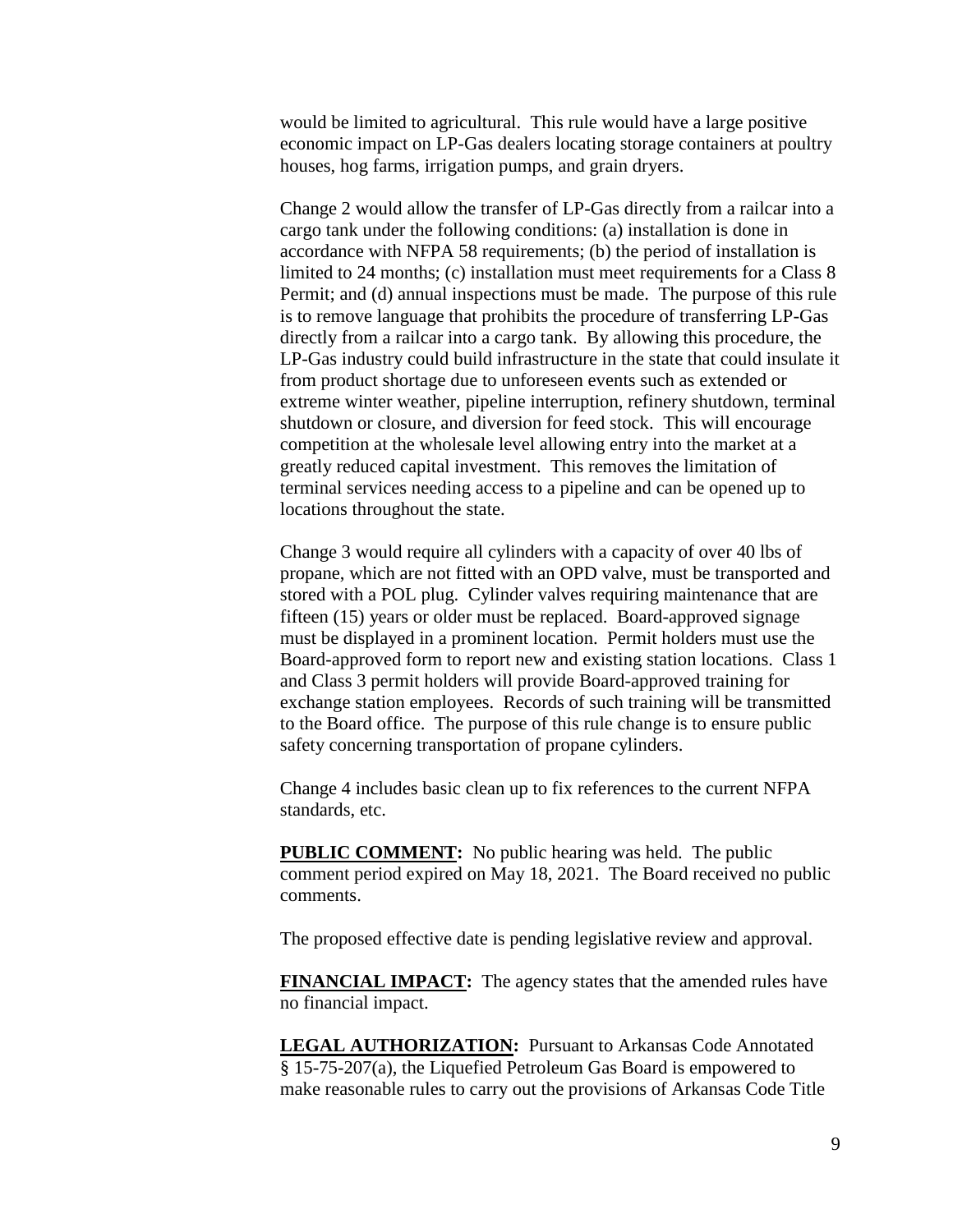15, Chapter 75, Subchapter 2, concerning the Board. In addition to the functions, power, and duties conferred and imposed upon the Board by the subchapter, and the regulation of its own procedure and carrying out its functions, powers, and duties, the Board shall have the authority from time to time to make, amend, and enforce all reasonable rules not inconsistent with law, which will aid in the performance of any of the functions, powers, or duties conferred or imposed upon it by law. *See* Ark. Code Ann. § 15-75-207(b).

# **4. DEPARTMENT OF HEALTH, CENTER FOR PUBLIC HEALTH PRACTICE (Ms. Laura Shue, items a, b; Ms. Lori Simmons, item b)**

# **a. SUBJECT: Rules Pertaining to the Arkansas Cancer Registry**

**DESCRIPTION:** Amendments to the rule implement Act 345 of 2021, which removed the requirement for Board of Health approval to release statistical information from the Arkansas Central Cancer Registry and added a definition of "qualified researcher." Board of Health approval would no longer be required for the Central Cancer Registry to disclose statistical information for purposes of ongoing research. This change would allow the Board of Health to approve data requests for the entire length of a grant.

Amendments to the rule implement Act 315 of 2019, which removes unnecessary usage of the term "regulation."

Amendments revise the rule to remove the definition of "Hospital and Non-Hospital Reporting Manuals."

**PUBLIC COMMENT:** A public hearing was held on this proposed rule on August 11, 2021. The public comment period expired August 11, 2021. The agency indicated that it did not receive any public comments.

The proposed effective date is January 1, 2022.

**FINANCIAL IMPACT:** The agency indicated that this proposed rule does not have a financial impact.

**LEGAL AUTHORIZATION:** The Department of Health has the responsibility to collect "such data concerning cancer in Arkansas and its residents as is deemed appropriate for the purposes of describing the frequency of cancer, furnishing reports to health professionals and the public, and for planning and evaluating cancer prevention and control programs." Ark. Code Ann. § 20-15-201. "The data shall be collected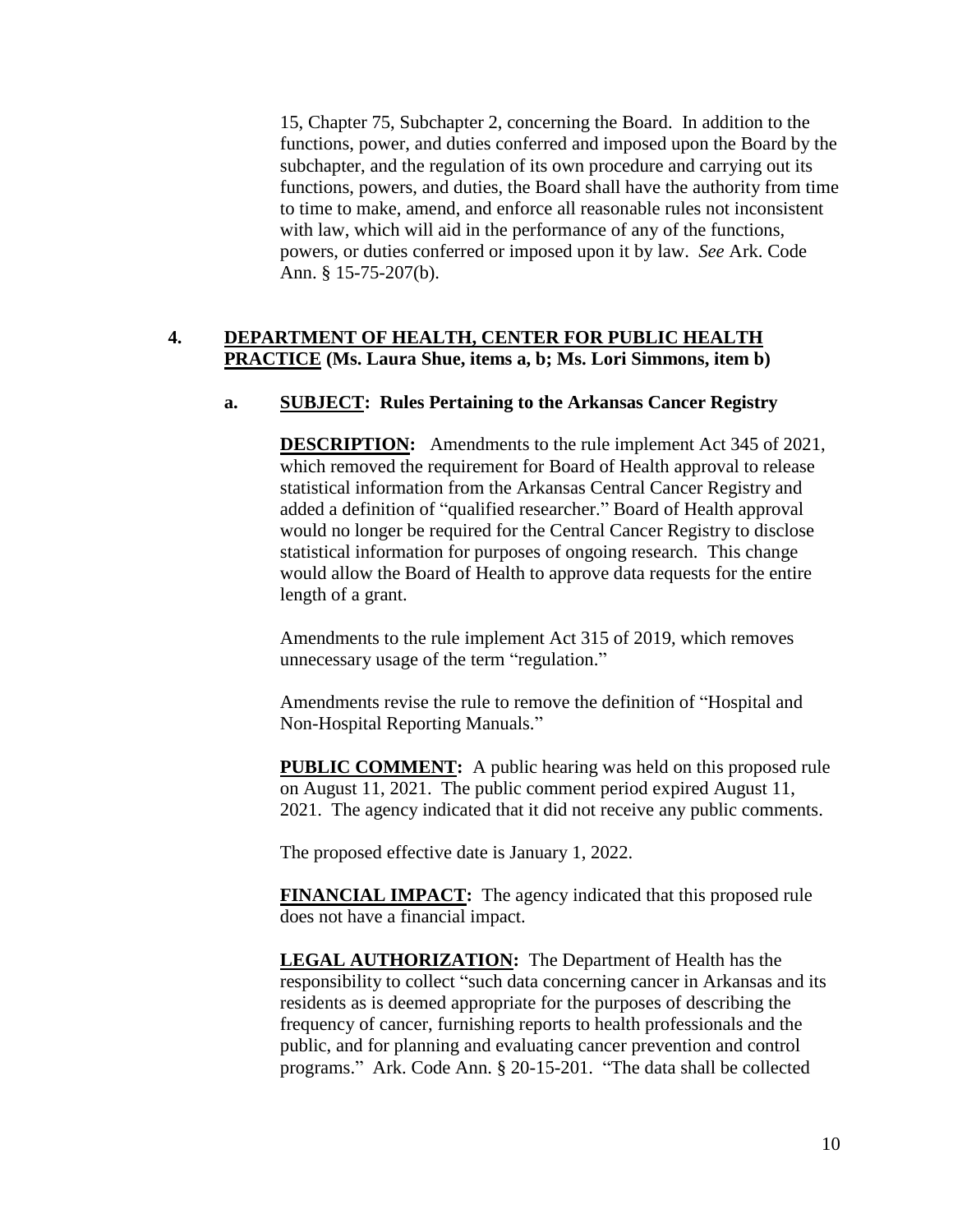under the authority of rules promulgated by the State Board of Health." Ark. Code Ann. § 20-15-201.

This rule implements Act 345 of 2021. The Act, sponsored by Representative Jack Ladyman, removed barriers to the release of data in the Arkansas Central Cancer Registry to qualified cancer researchers.

## **b. SUBJECT: Rules Pertaining to Lead-Based Paint Activities**

**DESCRIPTION:** This proposed amendment to the Arkansas Department of Health Rules Pertaining to Lead-Based Paint changes the clearance levels for lead in dust to meet industry standards. This rule change amends the definition of "Dust-lead hazard" to mean a surface dust in a residential dwelling or child-occupied facility that contains a massper-area concentration of lead equal to or exceeding  $10 \mu g / \text{ft}^2$  (micrograms per square foot) on floors or 100  $\mu$ g/ft<sup>2</sup> on interior windowsills based on wipe samples.

In December 2020, EPA announced a new action to better protect American children from the dangers of lead. The Final Rule lowers the clearance levels for the amount of lead that can remain in dust on floors and windowsills after lead removal activities. EPA's new clearance levels are 10 micrograms ( $\mu$ g) of lead in dust per square foot (ft<sup>2</sup>) for floor dust and 100  $\mu$ g/ft<sup>2</sup> for windowsill dust, lower than the previous levels of 40  $\mu$ g/ft<sup>2</sup> for floor dust and 250  $\mu$ g/ft<sup>2</sup> for windowsill dust. These new clearance levels will reduce lead dust-related risks to children in pre-1978 homes and childcare facilities where lead abatement activities take place. The EPA requires states to update their Rules to reflect this change by January 1, 2022.

**PUBLIC COMMENT:** No public hearing was held on this proposed rule. The public comment period expired on August 6, 2021. The agency indicated that it did not receive any public comments.

The proposed effective date is January 1, 2022.

**FINANCIAL IMPACT:** The agency indicated that this rule does not have a financial impact.

**LEGAL AUTHORIZATION:** The State Board of Health has the authority "to make all necessary and reasonable rules of a general nature for . . . [t]he proper control of chemical exposures that may result in adverse health effects to the public." Ark. Code Ann. § 20-7-109(a)(E). The Arkansas Department of Health has the authority to "[e]nforce rules necessary or appropriate to the implementation of [the Arkansas Lead-Based Paint Hazard Act of 2011.]" Ark. Code Ann. § 20-27-2505(3).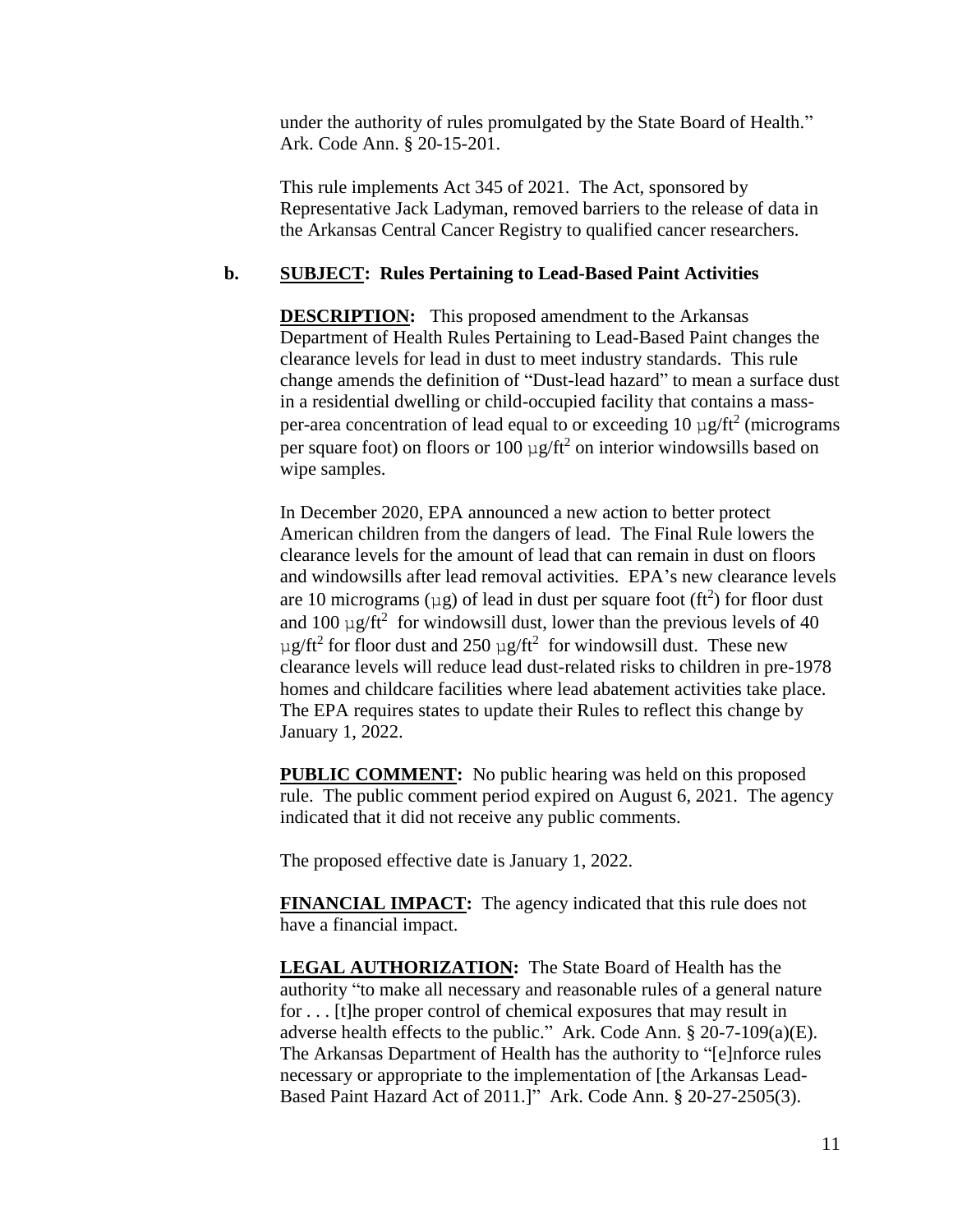This rule implements a federal rule change promulgated by the Environmental Protection Agency. Per the amendment to federal law, "[a] dust-lead hazard is surface dust in a residential dwelling or child-occupied facility that contains a mass-per-area concentration of lead equal to or exceeding 10 µg/ft2 on floors or 100 µg/ft2 on interior window sills based on wipe samples." 40 C.F.R. § 745.65(b).

# **5. DEPARTMENT OF HUMAN SERVICES, DIVISION OF COUNTY OPERATIONS (Mr. Mark White, Ms. Mary Franklin)**

## **a. SUBJECT: Medical Services Policy B-220 Newborns**

## **DESCRIPTION:**

#### Statement of Necessity

Medical Services Policy is updated to reflect a change in the Newborn category that applies to eligibility. It has become necessary to update the business processes and information regarding Unborn coverage.

This step assists the eligibility worker with the details of our policy and a revision from 42 CFR § 435.117 and 42 CFR § 435.139. The newborn policy must be revised to reflect both 42 CFR § 435.117 and 42 CFR § 435.139.

#### Rule Summary

Policy MS B-220 outlines the factors that are used to determine the eligibility of newborn categories. Newborns are guaranteed Medicaid coverage for the first year of life regardless of income changes.

The change adds a step to determine Newborn coverage eligibility outside of normal determination rules: Was the mother eligible at the time of the child's birth?

The change to MS B-220 includes adjusting the current policy to ensure that newborns born to pregnant women approved under the Unborn child category are also eligible for the Newborn category.

**PUBLIC COMMENT:** No public hearing was held on this proposed rule. The public comment period expired on July 25, 2021. The agency indicated that it did not receive any public comments.

The proposed effective date is November 1, 2021.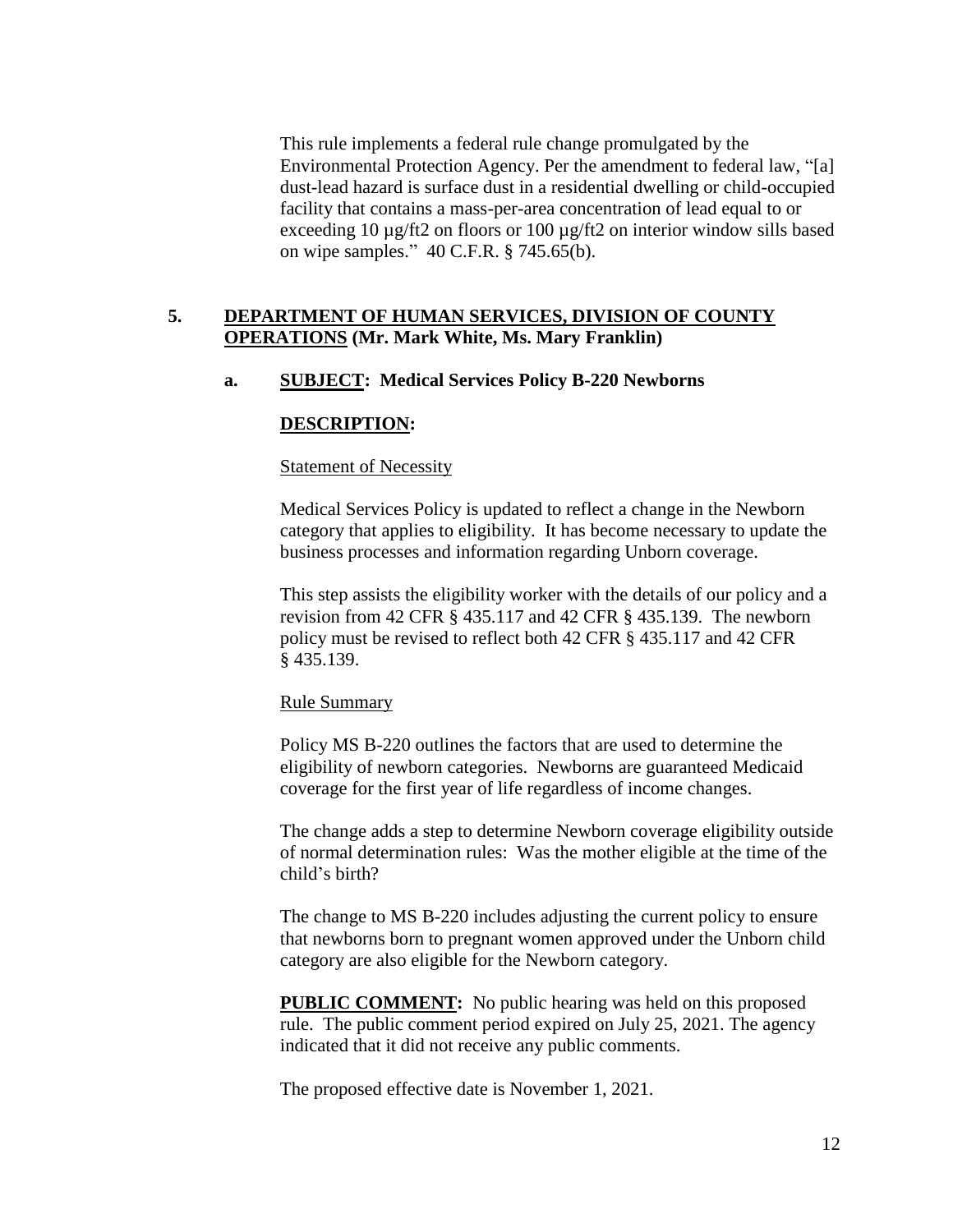**FINANCIAL IMPACT:** The agency indicated that this rule has a financial impact.

Per the agency, this rule implements a federal rule or regulation. The cost to implement this federal rule or regulation is \$145,600 for the current fiscal year (\$41,321 in general revenue and \$104,279 in federal funds) and \$0 for the next fiscal year. The total estimated cost by fiscal year to state, county, and municipal government to implement this rule is \$41,321 for the current fiscal year and \$0 for the next fiscal year.

**LEGAL AUTHORIZATION:** The Department of Human Services has the responsibility to administer assigned forms of public assistance and is specifically authorized to maintain an indigent medical care program (Arkansas Medicaid). *See* Ark. Code Ann. §§ 20-76-201(1), 20-77-  $107(a)(1)$ . The Department has the authority to make rules that are necessary or desirable to carry out its public assistance duties. Ark. Code Ann. § 20-76-201(12). The Department and its divisions also have the authority to promulgate rules as necessary to conform their programs to federal law and receive federal funding. Ark. Code Ann. § 25-10-129(b).

This rule implements provisions from the Code of Federal Regulations regarding Medicaid eligibility for newborns. 42 C.F.R. § 435.117(b)(1) requires states to "provide Medicaid to children from birth until the child's first birthday without application if, for the date of the child's birth, the child's mother was eligible for and received covered services under" the Medicaid state plan.

# **b. SUBJECT: MS E-300 Sponsor Deeming**

### **DESCRIPTION:**

#### **Statement of Necessity**

Medical Services Policy is updated to reflect a change in the sponsor affidavits of support and deeming policy. The change applies to deeming instruction and conditions. It has become necessary to update the business processes and information regarding the deeming process.

Policy MS E-300 outlines the factors that are used to determine alien sponsor deeming that apply to Medicaid categories.

A few steps are used in sponsor deeming and conditions:

- Count all income of the sponsor and sponsor's spouse living in the same household as if they were income and resources of the alien.

- States may apply approved income and resource disregards.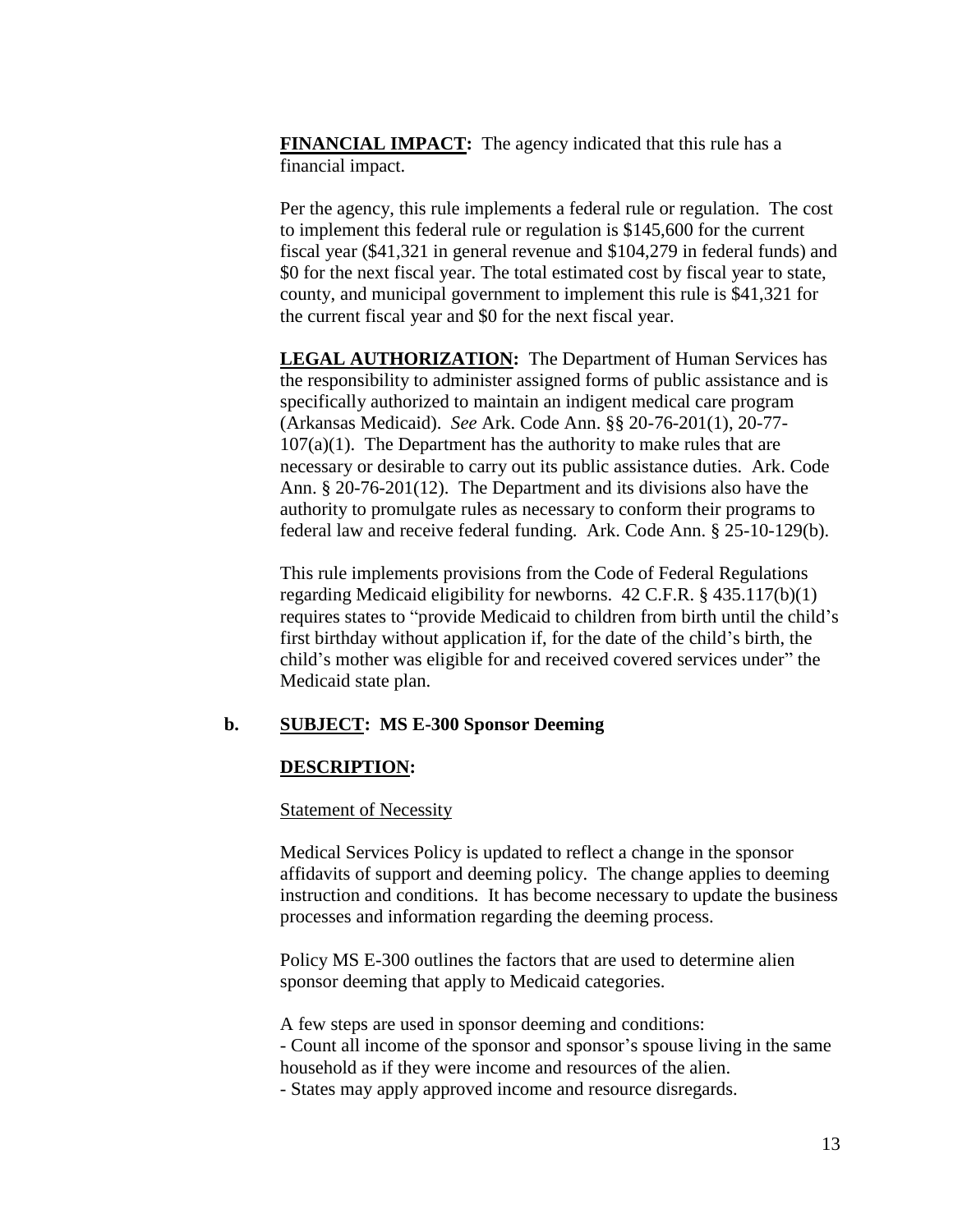- Count the sponsor's income as the alien's unearned income and use it to determine the alien's eligibility.

- Do not count the sponsor's income when determining eligibility for the alien's eligible children.

- Count the household size of the alien according to MAGI or SSI rules.

Deeming continues until one of the following conditions is met:

- The sponsored immigrant becomes a naturalized citizen.

- The sponsored immigrant achieves 40 qualifying work quarters, as defined by the Social Security Act.

- The sponsored immigrant or the sponsor dies.

### Rule Summary

The change to MS E-300 includes adjusting the sponsor deeming instructions.

- 1. Income and resource disregards may be applied for sponsor; and
- 2. Household size is counted according to MAGI or SSI rules.

In addition, some changes to deeming conditions are:

- 1. Updated wording to match CMS updates;
- 2. Removed wording that did not match changes to CMS updates; and
- 3. Added 40 qualified work quarters.

**PUBLIC COMMENT:** No public hearing was held on this proposed rule. The public comment period expired on July 24, 2021. The agency indicated that it received no public comments.

The proposed effective date is November 1, 2021.

**FINANCIAL IMPACT:** The agency indicated that this proposed rule has a financial impact.

Per the agency, this rule implements a federal rule or regulation. The cost to implement the federal rule or regulation is estimated at \$157,300 for the current fiscal year (\$44,720 in general revenue and \$112,580 in federal funds) and \$0 for the next fiscal year. The total estimated cost by fiscal year to state, county, and municipal government to implement this rule is \$44,720 for the current fiscal year and \$0 for the next fiscal year.

Per the agency, this rule change requires a system change to a DHS administrated system. The agency anticipates the system change to be completed between CY 2021 July – September for a November 1, 2021 rule change implementation.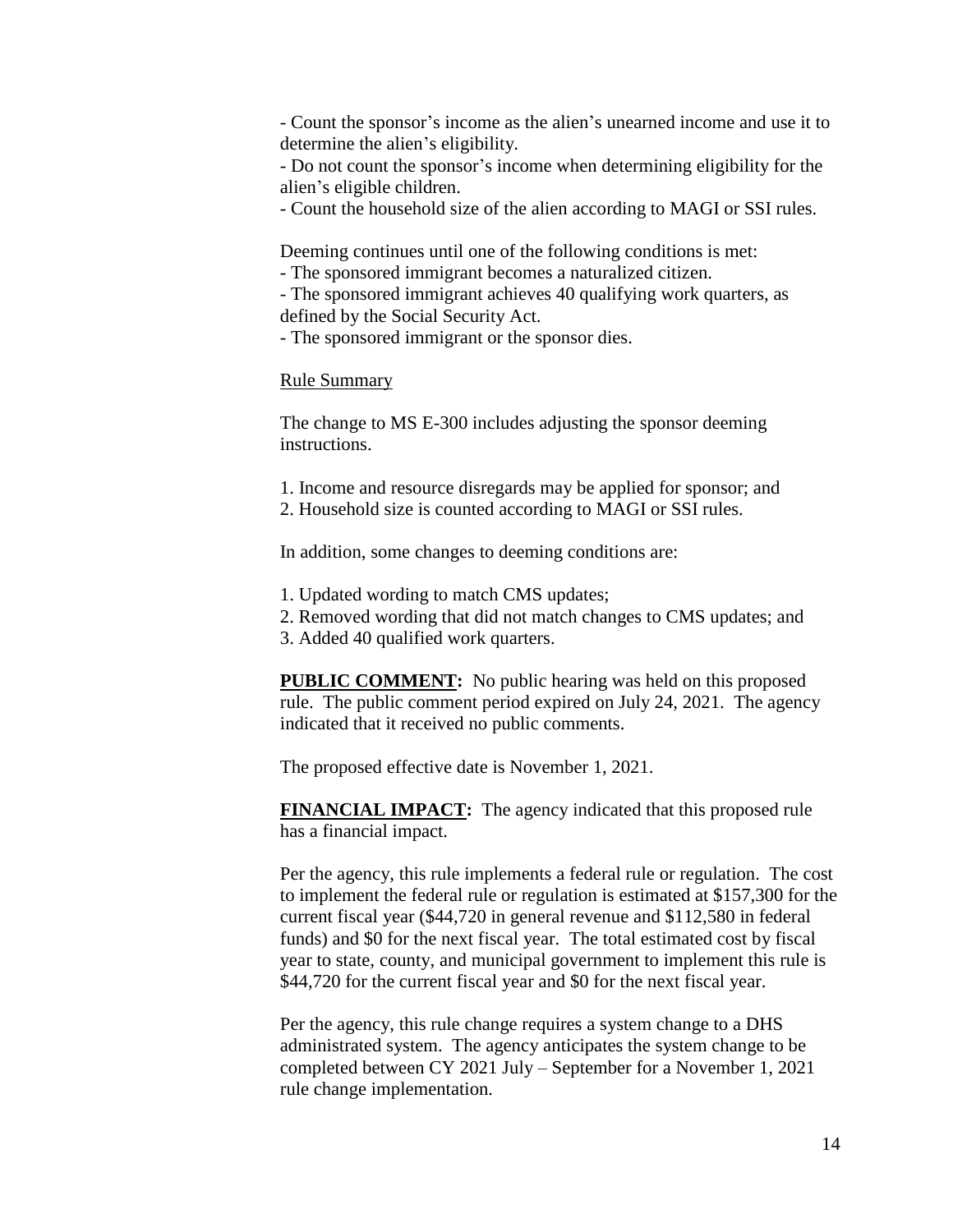**LEGAL AUTHORIZATION:** The Department of Human Services has the responsibility to administer assigned forms of public assistance and is specifically authorized to maintain an indigent medical care program (Arkansas Medicaid). *See* Ark. Code Ann. §§ 20-76-201(1), 20-77-  $107(a)(1)$ . The Department has the authority to make rules that are necessary or desirable to carry out its public assistance duties. Ark. Code Ann. § 20-76-201(12). The Department and its divisions also have the authority to promulgate rules as necessary to conform their programs to federal law and receive federal funding. Ark. Code Ann. § 25-10-129(b).

Federal law requires consideration of a sponsor's income and resources when determining certain immigrants' eligibility for federal means-tested public benefits. 8 U.S.C. § 1631(a). States may also consider the sponsor's income and resources "in determining the eligibility and the amount of benefits of an alien for any State public benefits[.]" 8 U.S.C.  $§ 1632(a).$ 

This rule implements guidance from the Centers for Medicare and Medicaid Services providing examples of appropriate deeming methodologies. *See* Ctrs. for Medicare & Medicaid Servs., Letter Re. Sponsor Deeming and Repayment for Certain Immigrants (Aug. 23, 2019), at 4-6. The guidance authorizes states to "[d]eem all gross or countable income and resources," "account for the sponsors' needs or the needs of sponsors' dependents," and "[a]pply income and/or resource disregards adopted under the state plan[.]" Letter, at 5-6.

# **6. DEPARTMENT OF HUMAN SERVICES, DIVISION OF MEDICAL SERVICES (Mr. Mark White, items a, b, c; Ms. Elizabeth Pitman, items a, c; Ms. Patricia Gann, item b)**

**a. SUBJECT: Extension of Benefits for Acute Crisis Units and Substance Abuse Detoxification, and Telemedicine for Specific Services**

# **DESCRIPTION:**

### Statement of Necessity

The Division of Medical Services (DMS) revises the Outpatient Behavioral Health (OBH) Provider Manual and amends the State Plan to incorporate an extension of benefits to replace previous hard limits so that clients can access medically necessary services. Correspondingly, DMS adds provisions allowing for telemedicine for certain services. Finally, DMS updates Section III of all provider manuals to reflect the telemedicine changes.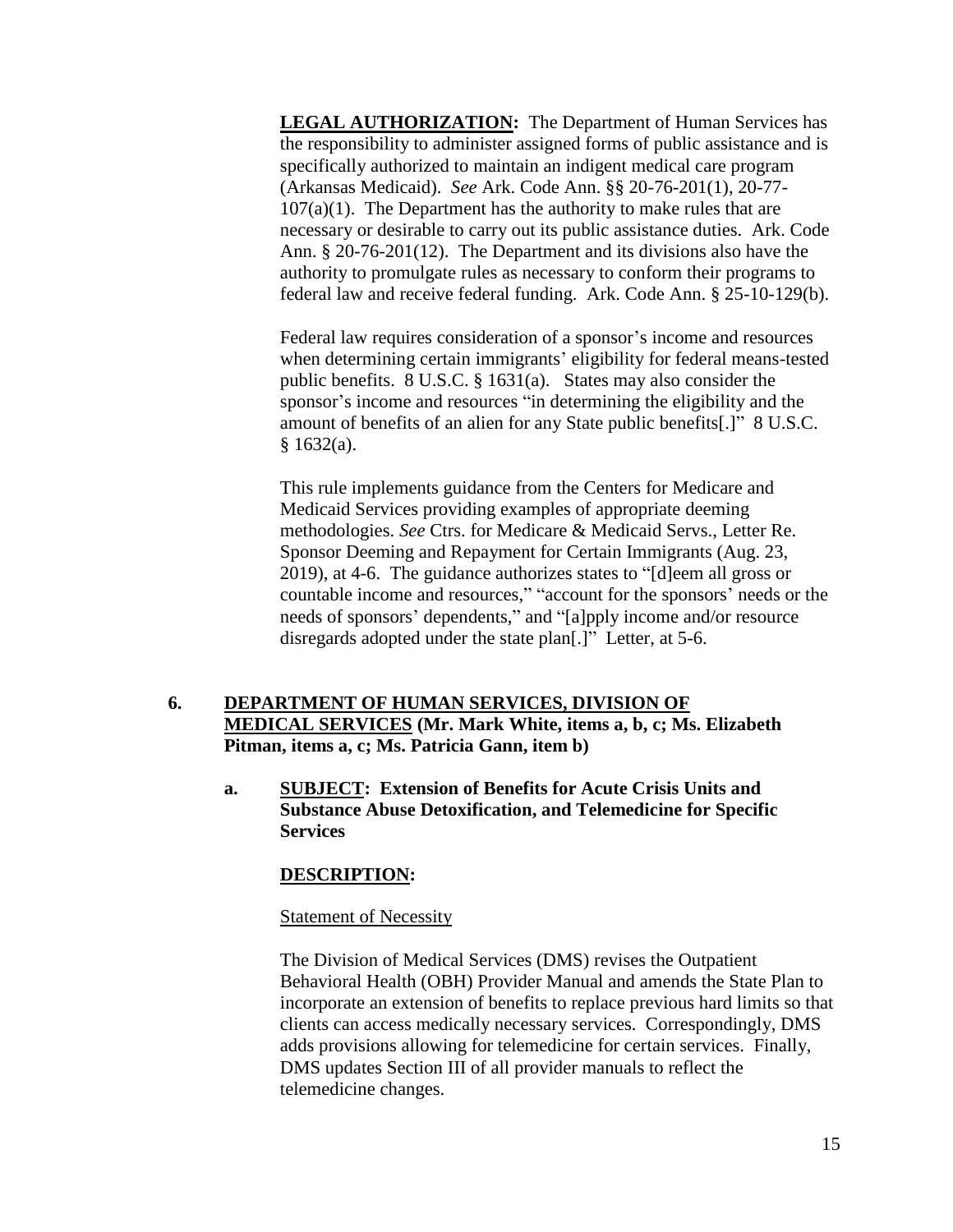## Rule Summary

DMS revises the OBH provider manual to incorporate an extension of benefit process when it is medically necessary for a client to exceed ninety-six (96) hours per admission in an Acute Crisis Unit, and when it is medically necessary to exceed six (6) encounters per State Fiscal Year of Substance Abuse Detoxification. The State Plan was amended to reflect the changes.

Correspondingly, updates to the manual include provisions allowing for telemedicine for:

- Group Behavioral Health Counseling, ages eighteen (18) and above

- Marital/Family Behavioral Health Counseling with Beneficiary Present

- Marital/Family Behavioral Health Counseling without Beneficiary Present

- Mental Health Diagnosis, under age twenty-one (21)

- Substance Abuse Assessment
- Crisis Intervention

# **The following changes to the OBH provider manual and Section III of all provider manuals:**

- Section 252.111 is revised to remove the GT informational modifier for telemedicine.

- Section 252.112 is revised to include use of telemedicine for ages eighteen (18) and over.

- Section 252.113 is revised to include use of telemedicine.

- Section 252.114 is revised to include use of telemedicine.

- Section 252.115 is revised to remove the GT informational modifier for telemedicine.

- Section 252.117 is revised to remove age limitations for use of telemedicine for mental health diagnoses, and to remove the GT informational modifier for telemedicine.

- Section 252.118 is revised to remove the GT informational modifier for telemedicine.

- Section 252.119 is revised to include the use of telemedicine.

- Section 252.121 is revised to remove the GT informational modifier for telemedicine.

- Section 252.122 is revised to remove the GT informational modifier for telemedicine.

- Section 255.001 is revised to include use of telemedicine.

- Section 255.003 is revised to include extension of benefits for additional days when medically necessary and duplication of rule is deleted.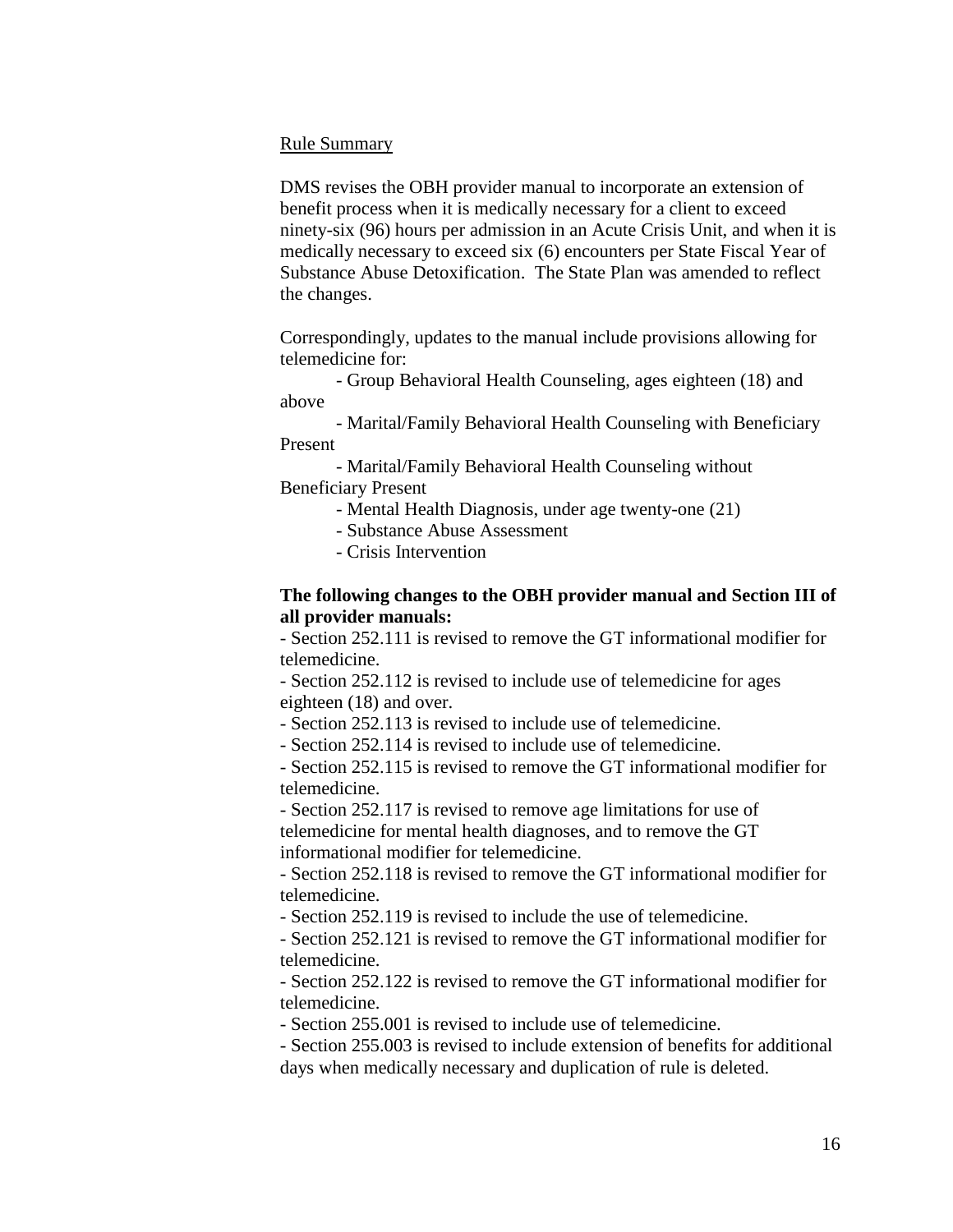- Section 255.004 is revised to include extension of benefits for additional encounters when medically necessary.

- Section 305.000 is revised to remove references to the GT modifier when billing for telemedicine.

**PUBLIC COMMENT:** A public hearing was held on this rule on June 29, 2021. The public comment period expired June 29, 2021. The agency provided the following summary of the public comments it received and its responses to those comments:

**Commenter's Name:** Joel Landreneau, Crochet & Landreneau, PLLC

**1.** Okay, I have two comments to make about the proposed rules, the proposed changes in 252 and the billing codes for outpatient behavioral health services. During the COVID pandemic and the emergency rule suspensions that were put into place during that time, there were somewhat different treatment for different codes, with respect to audio only telemedicine, some and the COVID emergency promulgated manual that came out in early April, also, made a specific provision, say, for example, for marital and family counseling which could be done audio only, but then some of the other telemedicine approved services, such as crisis intervention, made no specific mention of audio only and whether or not audio only was or was not permitted.

And so individual therapy was also one that was not specifically addressed in that manual and it isn't here either, and so I would request that if there is going to be an allowance for audio only for some or all of the billing codes, that the manual would reflect, that so that unless that's addressed somewhere else I don't see it here, it looks like telemedicine is just that, a term is just used. I guess the definition of that term would be as Arkansas law now defines telemedicine. I think it's act 829 that allowed audio only, but then it has a qualification in it that says, "if it meets the standards for the service," or something along those lines, it looks like it might be a payor decision whether or not audio only does or does not substantially meet the standards for that service, so I would request that clarification be made. I get that question a lot.

I'm sorry, I didn't even introduce myself, I'm Joel Landreneau, I'm Executive Director of Behavioral Health Providers Association and I get this question a lot, "is audio only allowed or not allowed for this or that service," and it would be very helpful if that was clarified.

**RESPONSE:** Thank you for your comment and questions. The comments and questions related to Act 829 and other telemedicine acts will be reviewed separately from this rule. We will consider what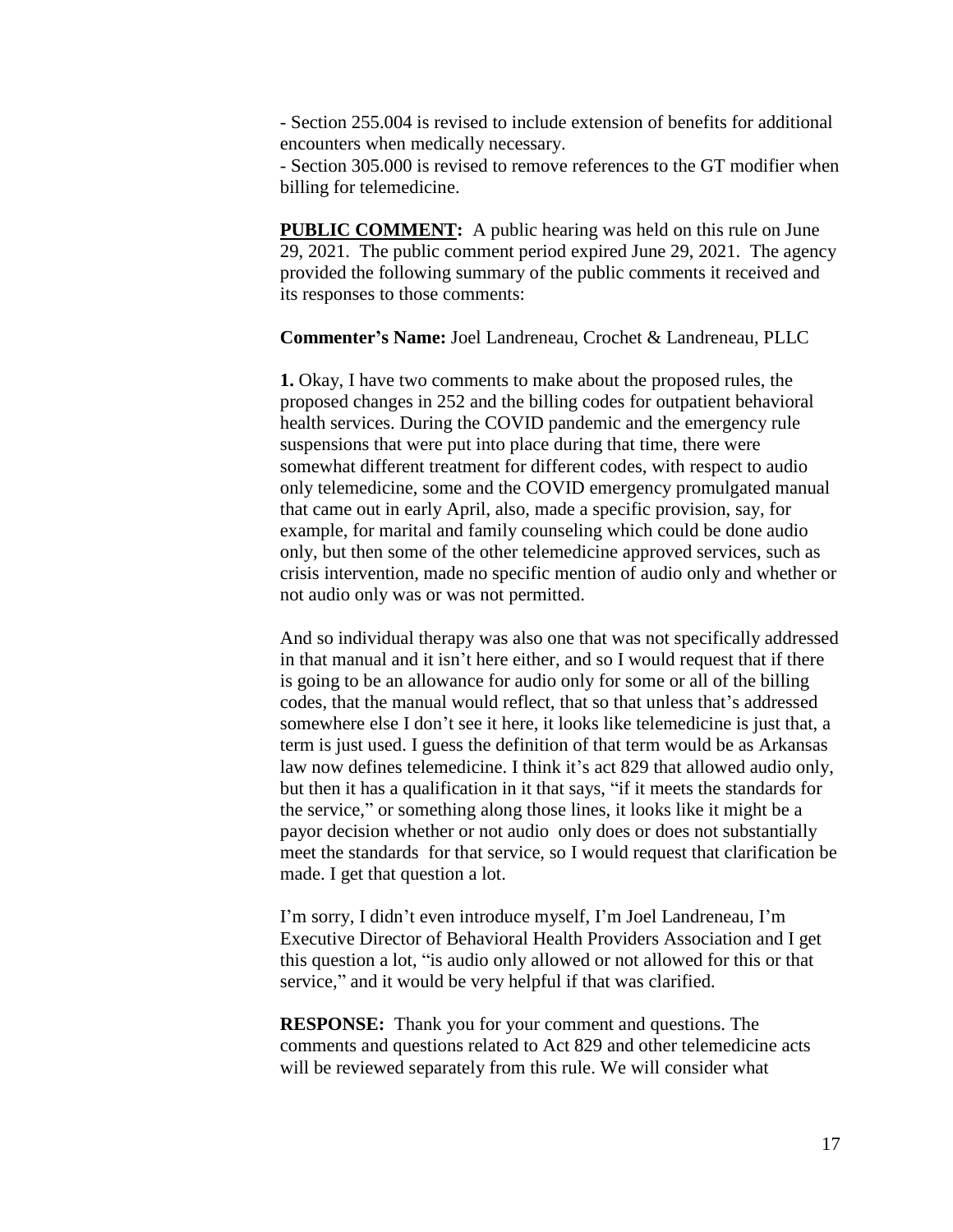revisions may need to be promulgated and implemented during that review.

**2.** The second comment I would like to make is, with respect to who the authorized performing providers are. The proposed changes allow for, say, for example, individual behavioral health counseling 90832, 90834, 90837, have modifiers for substance abuse U4 and U5 and those services can be in our judgment, delivered by people who hold the AADC credential. These are master's degree therapists who are specifically trained and supervised in the delivery of substance abuse services.

It doesn't appear, I think, historically, they haven't been permitted to provide individual psychotherapy, even when substance abuse is the primary diagnosis, and I would request that the AADC's, of which there are little more than 100 in the state who have that credential. It is a nationally recognized credential and it is, it qualifies them to render substance abuse services, so it would, I think that would appear to individual behavioral health counseling the 90832, 34, 37, U4 and U5 modifiers, it would also apply to the group behavioral health counseling and 90853 U4 and U5 and marital and family, there's a substance abuse modifier at 90847.

So I would request, some of the AADC's also have LPC and LCSW credentials, which would enable them to do this, but not all of them do, but all a AADC's have Master's degrees and to the extent that there are those out there who have Master's degrees and the requisite training in substance abuse treatment, they should be reimbursed for Medicaid, when they render substance abuse treatment.

And that concludes my remarks.

**RESPONSE:** Thank you for your comments. Your request is outside the scope of this proposed rule change. No changes were proposed regarding allowed performing providers. For a list of currently authorized providers see section 211.200 Staff Requirements in Section II of the Outpatient Behavioral Health Services manual.

**Commenter's Name:** Joel Landreneau, on behalf of the Behavioral Health Providers' Association

**1.** The removal of the telemedicine modifier from certain codes is a welcome development. It has been a needless effort by providers and a needless expense for the state to require separate authorizations for the same service according to delivery modality. Our understanding of this change is that one authorization will be required for a service, which will then be interchangeable between face-to-face and telemedicine, and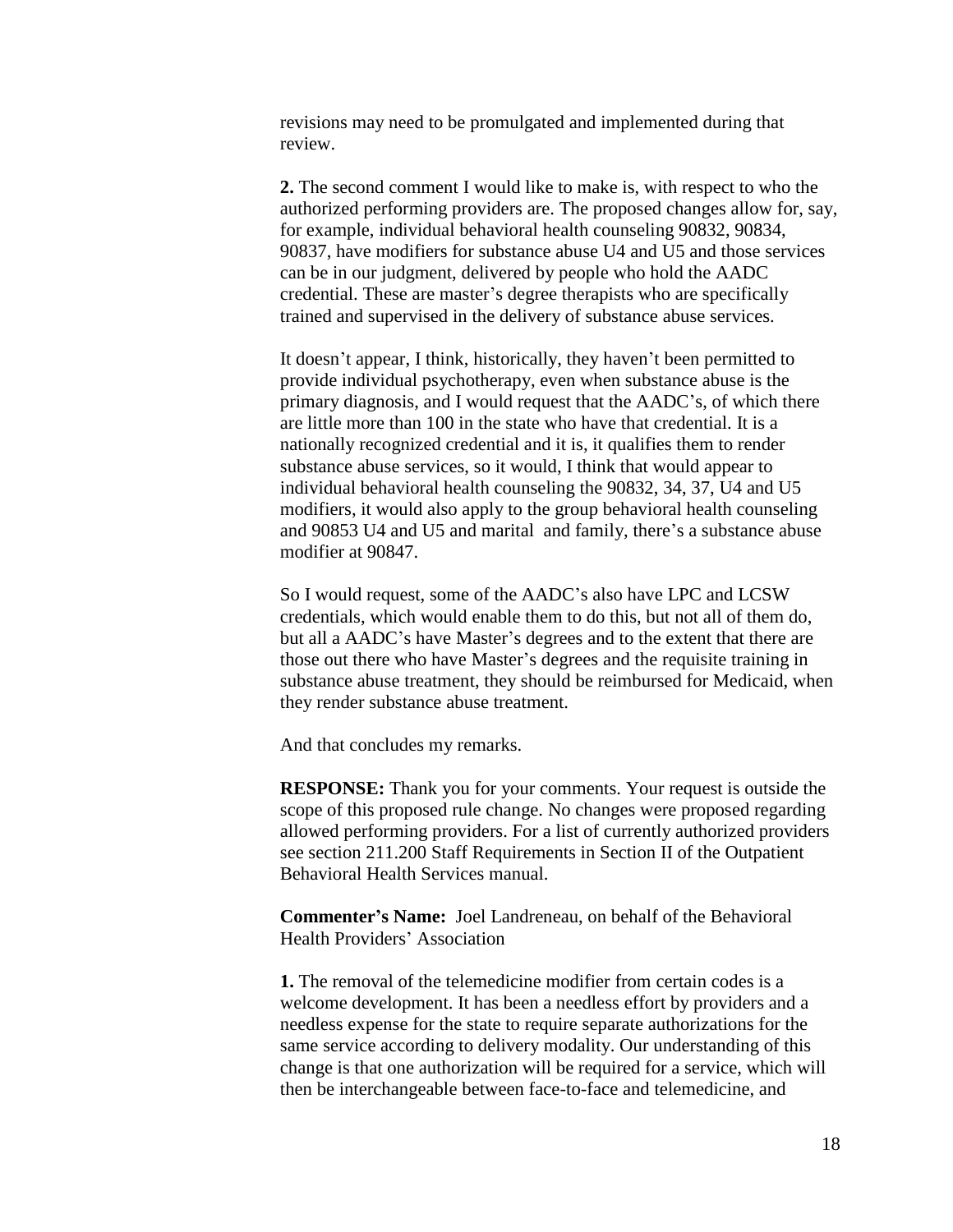identifiable by the place of service codes. Please confirm that this understanding is correct.

**RESPONSE:** Under the proposed change, one authorization will be required for a service to be provided. Separate authorizations for face-toface or telemedicine provision of services will not be required.

**2.** There needs to be a distinction made clear between those services that can be delivered via telemedicine audio-only, and those that cannot. Act 829 of 2021 amended the definition of "telemedicine" to read as follows:

| $2^{\circ}$ | For the purposes of this subchapter. "telemedicine"<br>(C)                   |
|-------------|------------------------------------------------------------------------------|
| 3.          | does not include the use of:                                                 |
| 4.          | (i)(s) Audio-only communication, including without                           |
| 5.          | limitation interactive audio unless the audio-only communication is real-    |
| 6.          | time, interactive, and substantially meets the requirements for a healthcare |
| 7.          | service that would otherwise be covered by the health benefit plan.          |
| $\sim$      | $x + 1$ $x - 1$ $x + 1$ $x + 1$<br>$\cdots$                                  |

This definition of "telemedicine" applies to each and every service. In all cases, telephone-only is "real-time" and "interactive." These rules should establish bright-line rules for when a service "substantially meets the requirements for a healthcare service that would otherwise be covered by the health benefit plan." Our reading of this language is that the payors determine when audio-only "substantially meets the requirements for a healthcare service." The present rules, as enacted and as proposed, do not make these determinations, leaving providers uncertain regarding when audio-only can or cannot be used in service delivery. Act 829 had an emergency clause, and thus it has been law since April 21, 2021. These rules should be revised to clarify when audio-only is permitted or prohibited.

**RESPONSE:** Thank you for your comment and questions. Comments and questions related to Act 829 and other telemedicine acts will be reviewed separately from this rule. We will consider what revisions may need to be promulgated and implemented during that review.

**3.** Codes with Substance-Abuse modifiers should add LADAC's and AADC's to the list of Allowable Performing Providers. Behavioral Health Agencies ("BHA's") in this state are facing great difficulties in recruiting and retaining Independently Licensed Practitioners who are willing to do the work required of therapists in BHA's, such as supervision of paraprofessionals. Some agencies are in such straits that they are unable to assign a therapist to a new patient for weeks at a time. There are strong incentives for therapists to leave BHA's and establish independent practices, including a billing rate that is equal to that paid to BHA's, but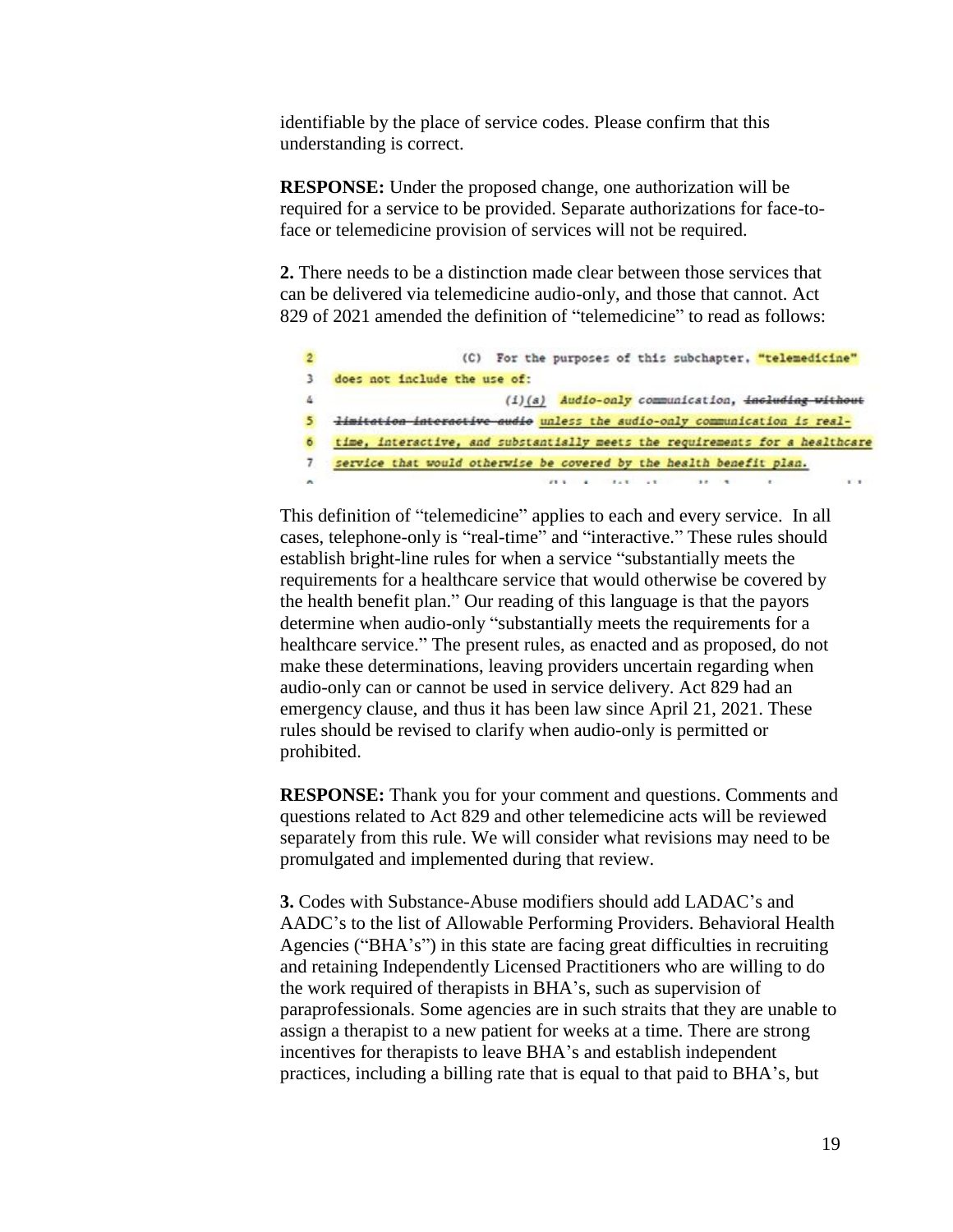without the added, uncompensated responsibilities therapists are need for in agencies.

There are several policy changes that are needed to address this situation, which is beginning to approach crisis levels. One simple change that could be made in this draft is for Medicaid to recognize Licensed Alcoholism and Drug Abuse Counselors (LADAC's) and Advanced Certified Alcohol Drug Counselor (AADC's) for those codes that have a Substance Abuse modifier, and recognize these practitioners for services requiring that modifier. LADAC's and AADC's both require a Master's Degree in a Behavioral Science or Human Services field with a clinical application from an accredited university. AADC's require a 300-hour supervised practicum and 2,000 hours of supervised work experience under a Master's Level supervisor. LADAC's likewise require a Master's degree in a health or behavioral services field, along with 3 years' clinically supervised work experience in the field of Substance Abuse and Mental Health. Many of these professionals also hold certifications as LCSW's or LPC's, but there is a sizeable number within the state that do not. This means that Medicaid will not pay for a certified substance abuse practitioner with a Master's Degree to render Individual Therapy to SUDprimary patients, even though they are qualified to do so within the scope of their practice.

As of July 13, 2021, there are presently 120 AADC's in the State of Arkansas who are qualified to serve SUD patients, but who are not reimbursed by Medicaid for doing so unless they also hold an LCSW or an LPC. There is no public policy reason who Master's-level treatment professionals should be excluded from serving Medicaid patients, especially in this time when recruiting and retaining LCSW's and LPC's is so difficult for BHA's. I would ask that this request be treated as a request for rule promulgation under Ark. Code Ann. § 25-15-204(d).

**RESPONSE:** Your request is outside the scope of this proposed rule change. No changes were proposed regarding allowed performing providers. For a list of currently authorized providers see section 211.200 Staff Requirements in Section II of the Outpatient Behavioral Health Services manual.

**4.** Mental Health Diagnosis should be increased to a maximum of two hours per encounter. Mental Health Diagnosis was reduced in rate in the 2018 transformation to an equivalent of one hour of service in the old rate. Practitioners routinely tell me that they take about two (2) hours at a minimum to do a thorough intake, which they regard as vital to arrive upon an accurate diagnosis and well-informed plan of care. The one single encounter, at the rate at which it is paid, is not sufficient to meet the needs of the patient, and more often than not, the practitioners simply perform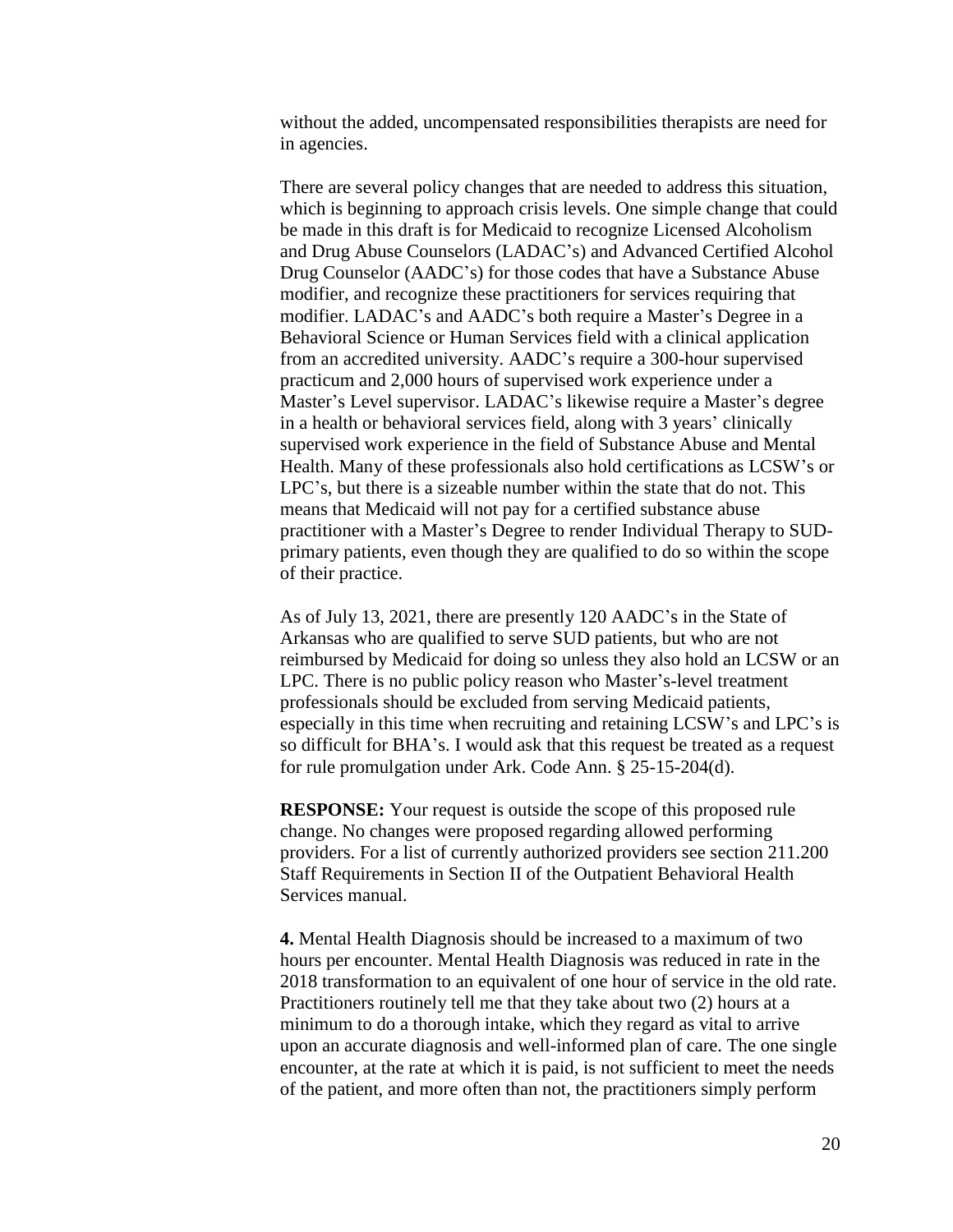the thorough intake anyway, and accept the inadequate payment. I would ask that this request be treated as a request for rule promulgation under Ark. Code Ann. § 25-15-204(d).

**RESPONSE:** Thank you for your comment. Your requested change is outside of the scope of this proposed rule change. This proposed rule change does not address the encounter or rate for Mental Health Diagnosis service but is limited only to changes regarding telemedicine service for Medicaid beneficiaries who are under age 21.

The proposed effective date is October 1, 2021.

**FINANCIAL IMPACT:** The agency indicated that this rule has a financial impact.

Per the agency, the total estimated cost to implement this rule is \$163,170 for the current fiscal year (\$46,308 in general revenue and \$116,862 in federal funds) and \$217,560 for the next fiscal year (\$61,744 in general revenue and \$155,816 in federal funds). The total estimated cost by fiscal year to state, county, and municipal government to implement this rule is \$46,308 for the current fiscal year and \$61,744 for the next fiscal year.

**LEGAL AUTHORIZATION:** The Department of Human Services has the responsibility to administer assigned forms of public assistance and is specifically authorized to maintain an indigent medical care program (Arkansas Medicaid). *See* Ark. Code Ann. §§ 20-76-201(1), 20-77-  $107(a)(1)$ . The Department has the authority to make rules that are necessary or desirable to carry out its public assistance duties. Ark. Code Ann. § 20-76-201(12). The Department and its divisions also have the authority to promulgate rules as necessary to conform their programs to federal law and receive federal funding. Ark. Code Ann. § 25-10-129(b).

Portions of this rule implement Act 624 of 2021. The Act, sponsored by Representative Lee Johnson, ensured that reimbursement in the Arkansas Medicaid Program for certain behavioral and mental health services provided via telemedicine continues after the public health emergency caused by COVID-19. Per the Act, Arkansas Medicaid must reimburse for "crisis intervention services; substance abuse assessments; mental health diagnosis assessments for" beneficiaries under age 21; group therapy for beneficiaries 18 and older; and "counseling and psychoeducation provided by" certain licensed personnel. Act 624, § 1(b).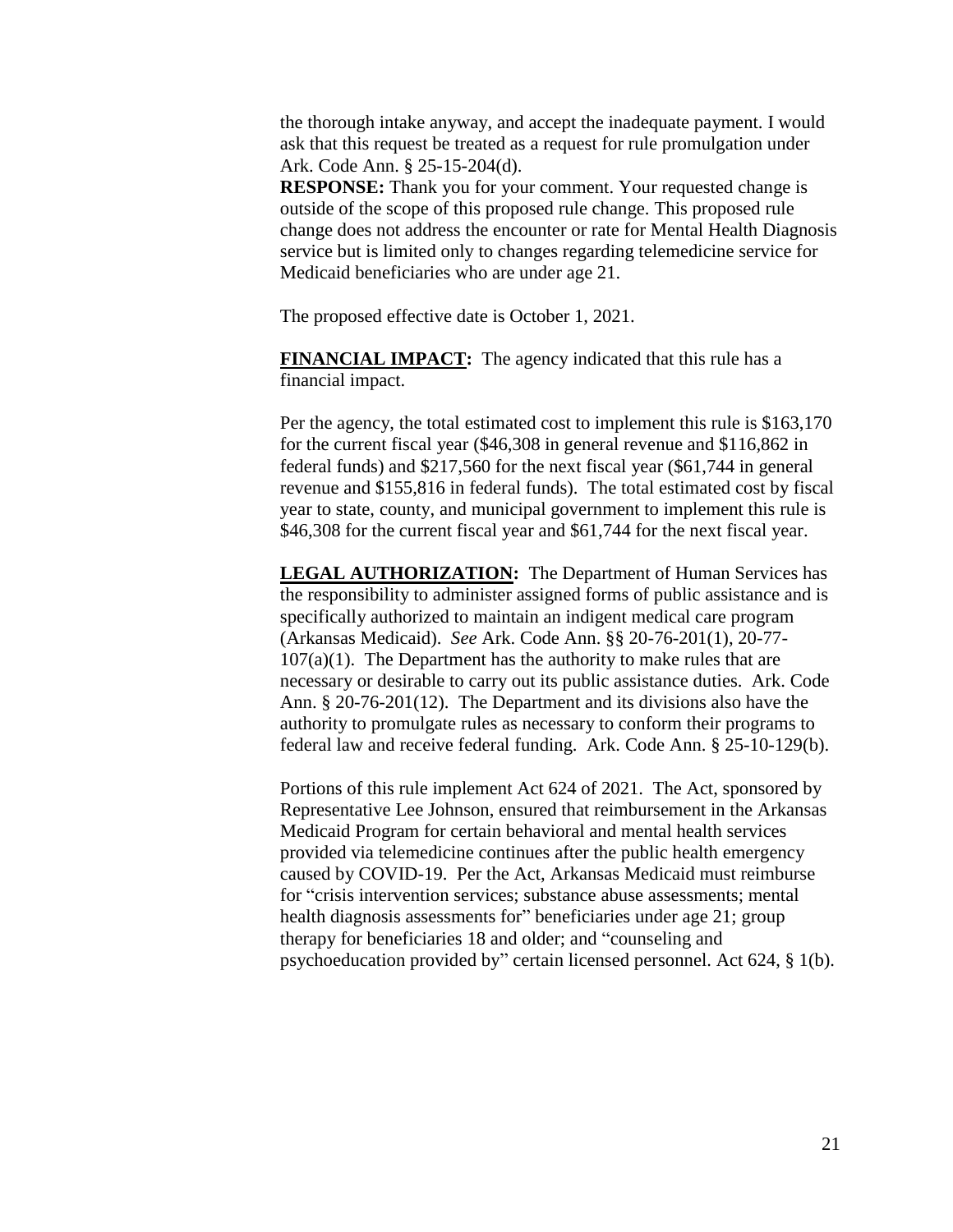### **b. SUBJECT: ARChoices in Homecare Renewal**

## **DESCRIPTION:**

### Statement of Necessity

Pursuant to A.C.A. § 20-77-107, the Department of Human Services is authorized to establish and maintain an indigent medical care program. A.C.A. § 25-10-129 directs the Department to promulgate rules to assure compliance with federal statutes, rules, and regulations and to promulgate rules as necessary to receive any federal funds. Department rule promulgation authority is also provided under A.C.A. § 20-76-201(12) which directs the Department to make rules that are necessary to provide public assistance.

CMS approves HCBS waivers for a period of 5 years. The AR Choices in Homecare waiver expired 12/31/2020 and is currently operating under a temporary extension. This extension will allow DHS to align the waiver start date with the beginning of the state's fiscal year of 07/01/2021.

### Rule Summary

The roles and responsibilities of the operating agencies (Division of Medical Services, Division of Aging, Adult, & Behavioral Health Services, Division of Provider Services and Quality Assurance, and Division of County Offices) will be clarified with this waiver renewal. The AR Choices Manual will now reflect the functional eligibility determinations and evaluations listed in the AR Choices waiver. The Personal Care Manual has been updated to remove duplication of ARChoices rules and references to ARChoices Manual.

The appeals process language is updated throughout as necessary to reflect the automatic continuation of benefits during the appeal process unless the waiver beneficiary opts out. Rates for services are being updated for the next five years and additional waiver slots are added. The rate changes to \$5.12, which is a 12% increase. The Service Budget Limits are being updated, and the Provisional Service Plan option is being removed.

The financial impact is \$12,992,412 for State Fiscal Year (SFY) 2022 and \$13,615,716 for SFY 2023. The state share of increasing the Attendant Care and In-Home Respite Care rates is \$3,699,914 for SFY 2022 and \$3,864,140 for SFY 2023.

**PUBLIC COMMENT:** A public hearing was held on this rule on July 13, 2021. The public comment period expired August 2, 2021. The agency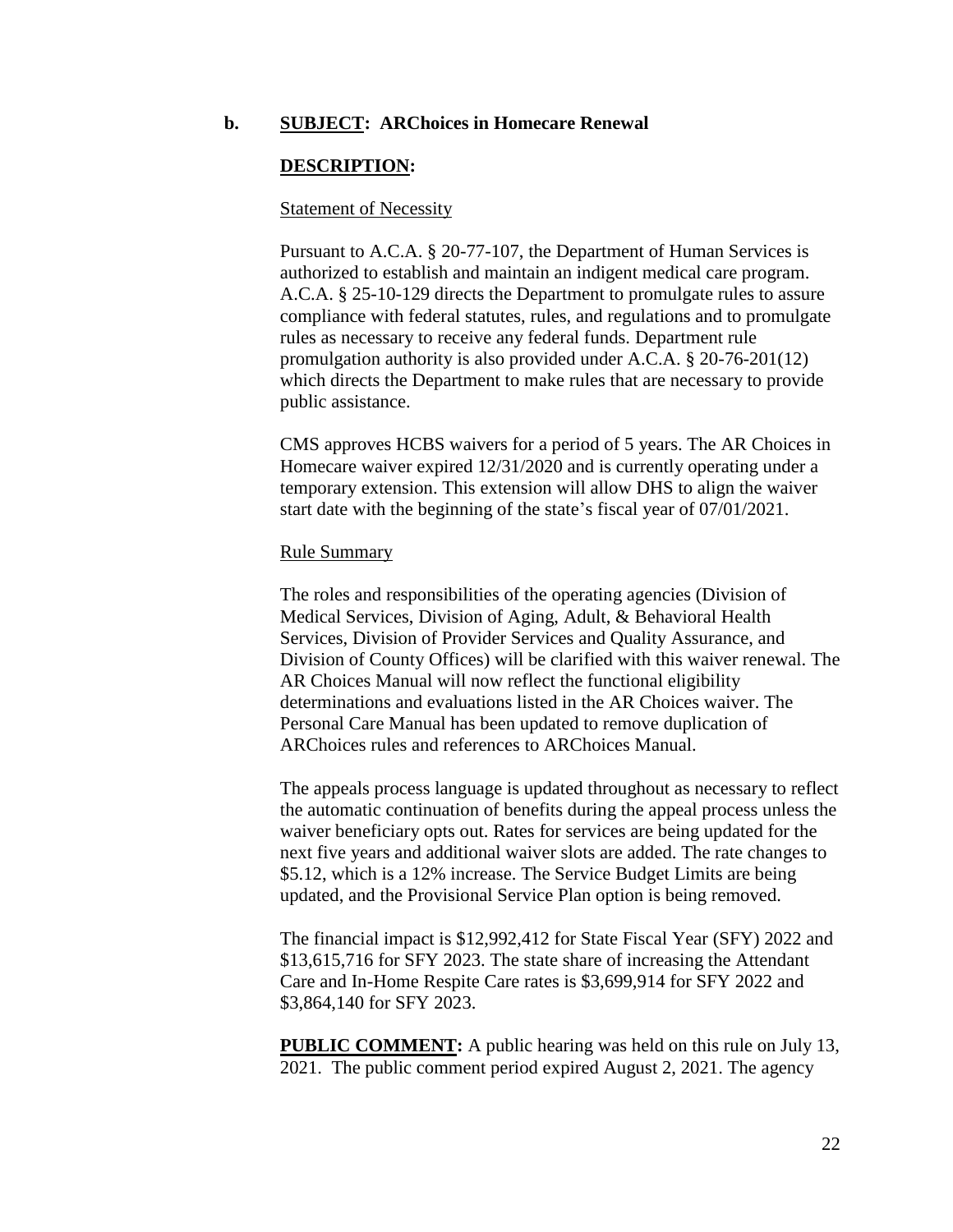provided the following summary of the public comments it received and its responses to those comments:

**Commenter's Name:** Luke Mattingly, CEO/President, on behalf of CareLink

**1:** ARChoices Section 212.000(D) - Refers readers to the approved assessment manual. When reviewing this current on-line manual, there is no mention of ARChoices or how the tiers for LTSS are established and applied. Also, the eligibility rules have been red-lined and the rules only now reference the State Administrative Rule for level of care. This revision lacks transparency within the waiver for how the eligibility process is established, changed, and controlled.

**RESPONSE:** Thank you for your comment. The approved assessment tool manual is referenced to provide transparency in relation to the tool. Notwithstanding the final tier determination, the Level of Care eligibility is made by the Division of County Operation. The assessment of functional need is used as part of the process to determine medical eligibility and in the development of the PCSP. We have included reference to the State Administrative Rule to avoid possible incongruence should there be future rule change.

**2:** ARChoices Section 240.000 Prior Authorization - There is very little detail in this section. It needs to be changed to reflect the same language as the Personal Care Manual.

**RESPONSE:** Thank you for your comment. DHS will update this section to clarify that the authorization mechanism for the ARChoices program is the Person-Centered Service Plan. Additionally, sections 212.320 and 212.323 include language that the PCSP serves as the authorization for ARChoices waiver services.

**3:** ARChoices Section 262.300 Billing Instructions - The requirement for providers to supply the documentation proving that services were rendered at a time before or after the hospital discharge occurred has always been administratively burdensome. Medicaid has the information as a payor and has access to admission and discharge data. Unskilled home health providers do not have direct access to the information being requested. It requires significant administrative effort to obtain the required documentation.

With the implementation of state-wide requirement for Electronic Visit Verification systems, Medicaid has access to all information required to compare data and verify that services occurred before admission or after discharge without additional provider input.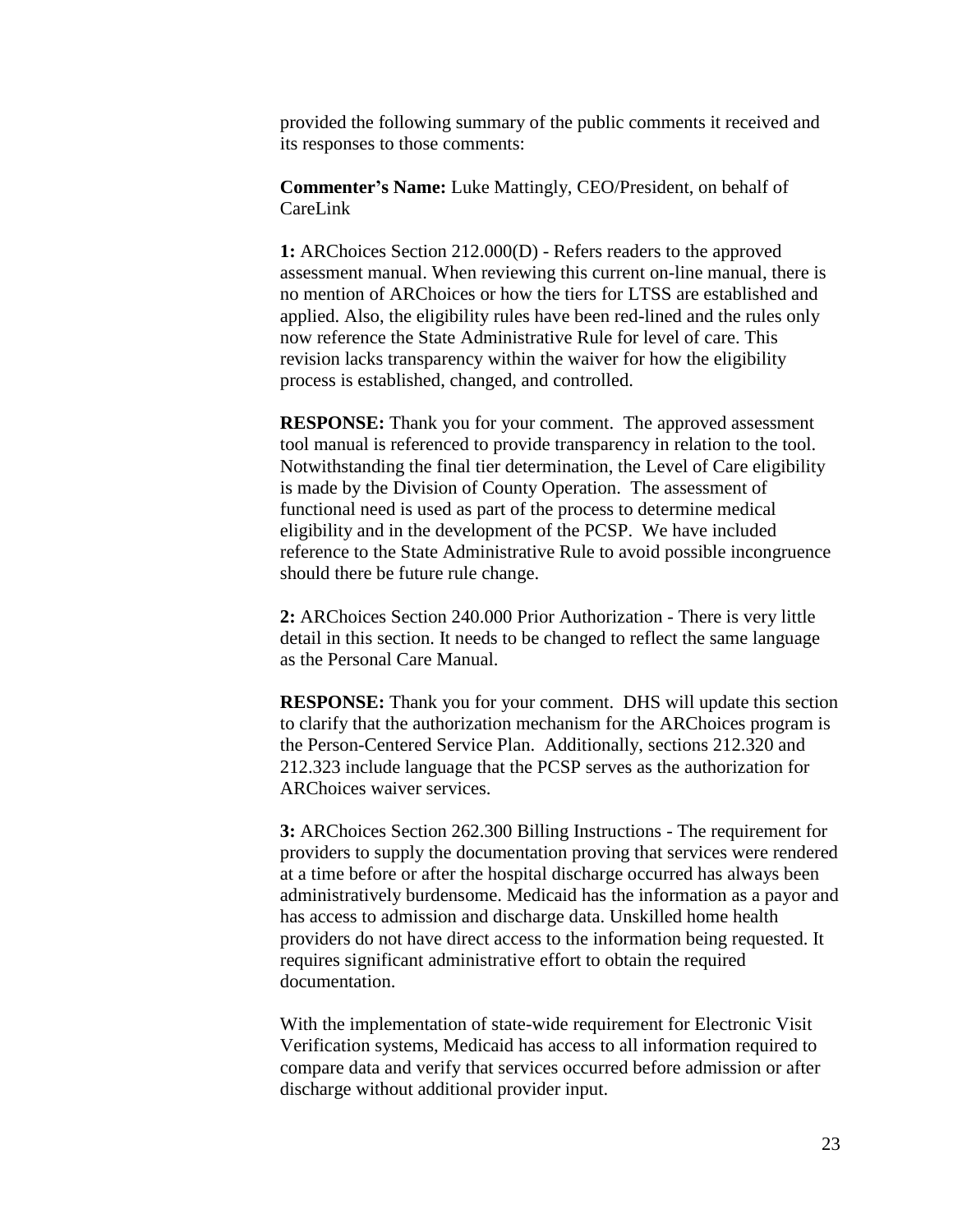This section needs to be revised to eliminate the provider requirement and to reflect that Medicaid will verify that services have been provided before admission or after discharge. All information to verify this is within state data systems available to Medicaid.

**RESPONSE:** Thank you for your comment. It is the provider's responsibility to develop and maintain sufficient written documentation to support each service for which billing is made.

**4:** Methods for Remediation / Fixing Individual Problems – References an Intra-agency agreement between AADHS and DMS. What are the parameters of this agreement and where can this agreement be reviewed?

**RESPONSE:** Thank you for your comment. Providers may request a copy of this agreement through the Freedom of Information process.

**5:** Appendix J Cost Neutrality – It is interesting to note that the state projects a 2.5% annual inflationary factor for SNF's in factor D derivation. The state makes no such annual inflationary consideration for ARChoices providers. There are always several years between rate changes for ARChoices services. This 2.5% annual inflationary consideration is not applied to ARChoices waiver provider operational inflationary costs/expense, however the 2.5% increase for SNF's is directly applies to inflationary expenses related to operations. This is yet another inequity between SNF's and HCBS.

**RESPONSE:** Thank you for your comment.

**6:** Rate for service - While the rate increase in the waiver is desperately needed, the rate setting methodology for In-home services is derived from "what is the minimum Medicaid can pay for this service" resulting in low wages and minimal benefits for workers. The rate setting process does not provide the opportunity to build a career ladder for in-home Aides nor does it focus on paying a wage that attracts high quality candidates. The rate is such that providers can only offer minimum wage or close to minimum wage pay. This is not conducive to providing high quality services and results in high turnover rate for this occupation, which is detrimental to participant care.

The state needs to engage in a more open conversation about this occupation and what skill sets would be preferable to deliver high quality customer care. This in turn would help ascertain what wage rate needs to be in place to support this high-quality care and in turn what rate would support the wage. Instead, the base assumption starting point for determining the rate is minimum wage, which here in Arkansas is \$ 11.00 per hour.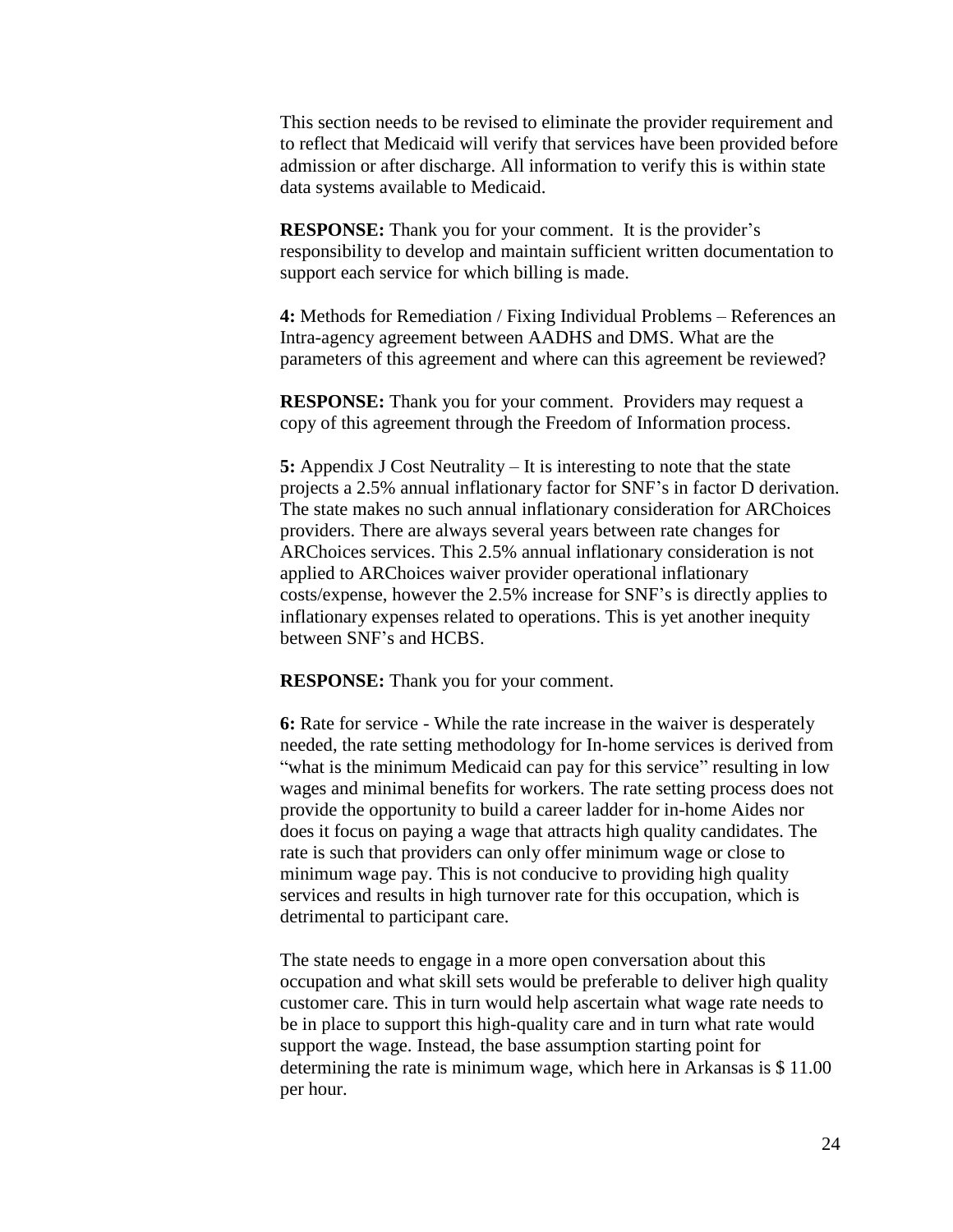**RESPONSE:** Thank you for your comment. Under Executive Order 19- 02 rates are reviewed on a regular cycle utilizing a standard rate review methodology.

**7:** Removal of Provisional Plans of Service - What is the plan to make ARChoices readily available to eligible participants? SNF's have the ability to begin services and then retro bill to first day of service after deemed eligible. No such provision is in place for ARChoices. With average processing of ARChoices initial applications exceeding 45 days or more it leaves many families with no choice but to select a facility placement over HCBS.

**RESPONSE:** In order to be determined eligible for the ARChoices waiver, individuals must meet both financial and medical eligibility requirements. Allowing for services to begin prior to determination of both financial and medical eligibility places both providers and individual at financial risk. Individuals with active full Medicaid benefit plans may receive services under state plan personal care until waiver services are approved.

**8:** Additional Requirements/Access to Services - In addition to topics already mentioned which fall into this category, the inability of DHS to issue a Prior Authorization at the same time as issuing the approved PCSP is detrimental to service providers and places participant services at risk. The prior authorization (PA) should be issued and coincide with the issuance of the PCSP. A prior authorization is required for a provider to be reimbursed for services. DHS issues the PCSP and expects providers to start services immediately upon receipt, but the Prior Authorization is not issued until a later date.

**RESPONSE:** Thank you for your public comment. DHS is reviewing internal processes to improve efficiency in systems. The authorization for services continues to be the Person-Centered Service Plan which is sent to the provider by the DHS PCSP/CC nurses.

**9:** Service Budget Caps - Tier 1: \$ 34,000; Tier 2: \$ 23,000; Tier 3: \$ 6,000

All service caps are set to low to ensure that participants in that particular level of care has a reasonable opportunity to remain in their homes as long as possible. In Tier 1 allowing only \$34,000 annually to someone that is totally dependent and requires extensive assistance is not sufficient to ensure Home and Community Based care will assist the individual from being institutionalized. Likewise Tier 2 participants need additional supports than the budget cap allows. However, the \$ 6,000 cap for Tier 1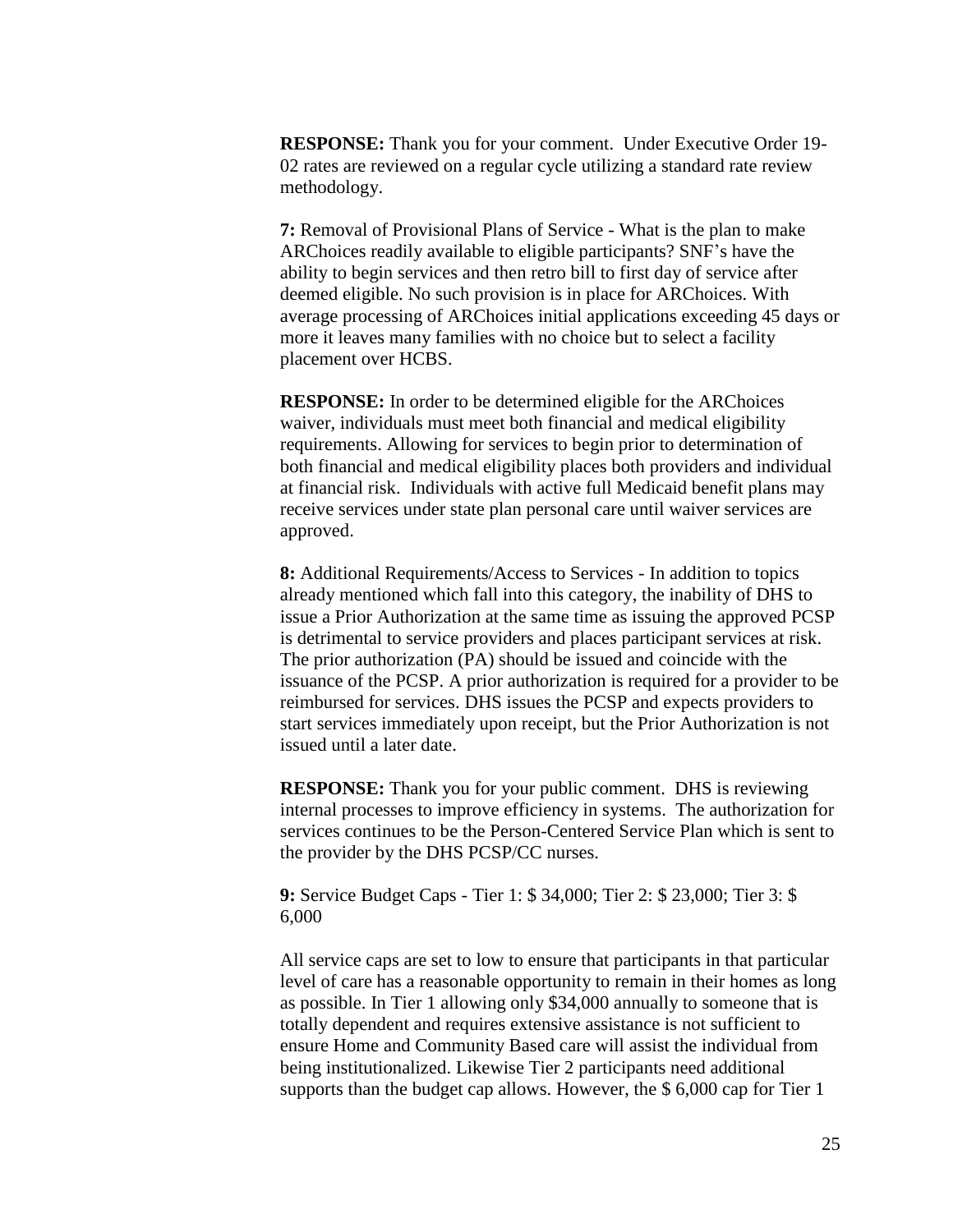services is the most egregious. These individuals meet the functional needs requirements to be eligible for ARChoices. This service cap barely provides any services at all. The cap should be at least doubled to ensure a level of care that keeps participants in their home and delays progression into Tiers requiring more care or institutionalization. The service budget cap should at least be doubled to \$ 12,000.

**RESPONSE:** The Service Budget Limit (SBL) amounts were adjusted to incorporate rate increases to ensure clients continued to receive services authorized, notwithstanding subsequent rate increases. SBL's limit the maximum dollar amount of services that may be authorized based on medical determination by the Division of County Operation. Section 212.200 outlines the process for adjustments to the SBL based on change in condition.

**Commenter's Name:** Jacque McDaniel, Executive Director, on behalf of East Arkansas Area Agency on Aging

**1:** Section 200.120-262.410 -The Personal Care policy changed "beneficiary" to "client". The ARChoices policy changed "Beneficiaries" and "individuals" to "participants". Why was different terminology utilized?

**RESPONSE:** Notwithstanding any difference in the terminology the individuals referenced are the same.

**2:** Section 213.540 E: There are three applicable rules listed—Section 215.350, 215.351 and 262.100. Is there a Section 262.100?

**RESPONSE:** Thank you for your comment. The reference to Section 262.100 has been removed.

**3:** Section 200.120-262.410 of the Personal Care policy changed "beneficiary" to "client". The ARChoices policy changed "Beneficiaries" and "individuals" to "participants". Why was different terminology utilized between Personal Care and ARChoices policies?

**RESPONSE:** Notwithstanding any difference in the terminology the individuals referenced are the same.

**4:** Section 212.000 Item B: The last sentence of this paragraph may have an error with the change from 'individual' to 'participant'.

**RESPONSE:** Language has been reviewed to ensure consistency in the manual.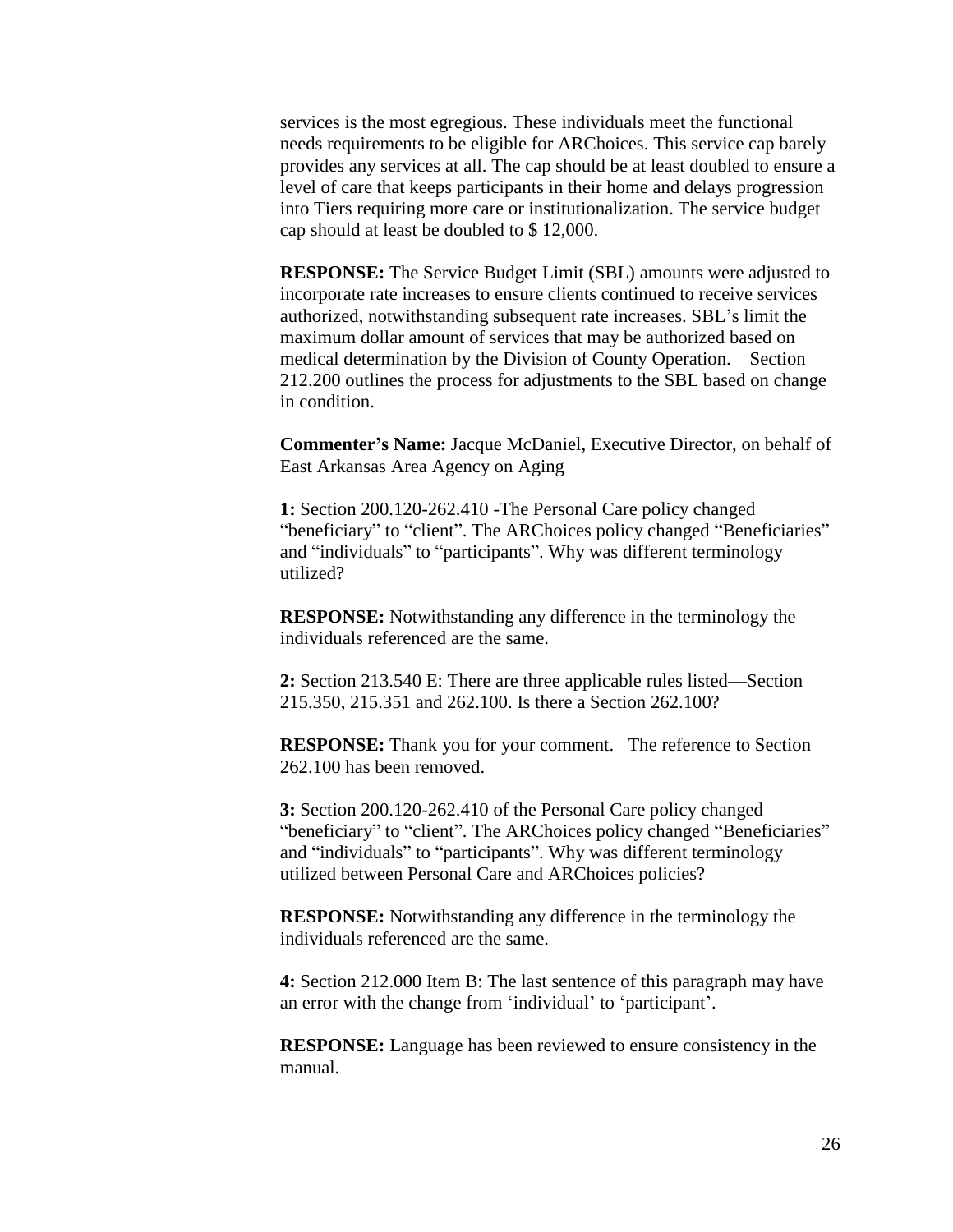**5:** Section 212.000 Item I: The policy states the "program provides for the entrance of all eligible persons on a first-come, first-served basis, once participants meet all functional and financial eligibility requirements." Should "functional" be changed to "medical"?

**RESPONSE:** Thank you for your comment. The language has been updated.

**6:** Section 212.000 Item I states eligible persons will be served on a firstcome, first-served basis. With the elderly, behavioral health (BH) and development disabled (DD) populations being combined in one waiver, should the slots be segregated to the different populations to assure availability for the elderly population? The average length of program eligibility for elderly waiver clients is much shorter than the BH and DD populations.

**RESPONSE:** The ARChoices waiver is a distinct waiver and has not been combined with BH or and DD waivers. The slots available under the ARChoice waiver are available only to those beneficiaries who have been determined eligible for the ARChoices waiver.

**7:** Section 212.200 "Waiver Renewal Process:" Item C states "unless one of the following conditions applies:" then lists item 1, item 2, item 3 "or the participant disenrolls from the ARChoices Waiver program." Should this last item actually be numerated as item 4?

**RESPONSE:** This item is listed as item 4.

**8:** Section 212.300 lists the acronym for person-centered service plan (PCSP) several times, but some of the listings were transposed as PCPS in Items A and C.

**RESPONSE:** Thank you for your comment. The manual has been updated.

**9:** Section 262.300 Billing Instructions: With the detailed requirements for caregivers to utilize electronic visit verification for documenting and billing services, the policy requiring a provider to gather documentation to prove what time the participant was admitted to a facility needs to be changed. The state should have the information to determine what time the participant was admitted to a facility instead of placing another burden on the lowest paid provider to gather this information.

**RESPONSE:** Thank you for your comment. It is the provider's responsibility to develop and maintain sufficient written documentation to support each service for which billing is made.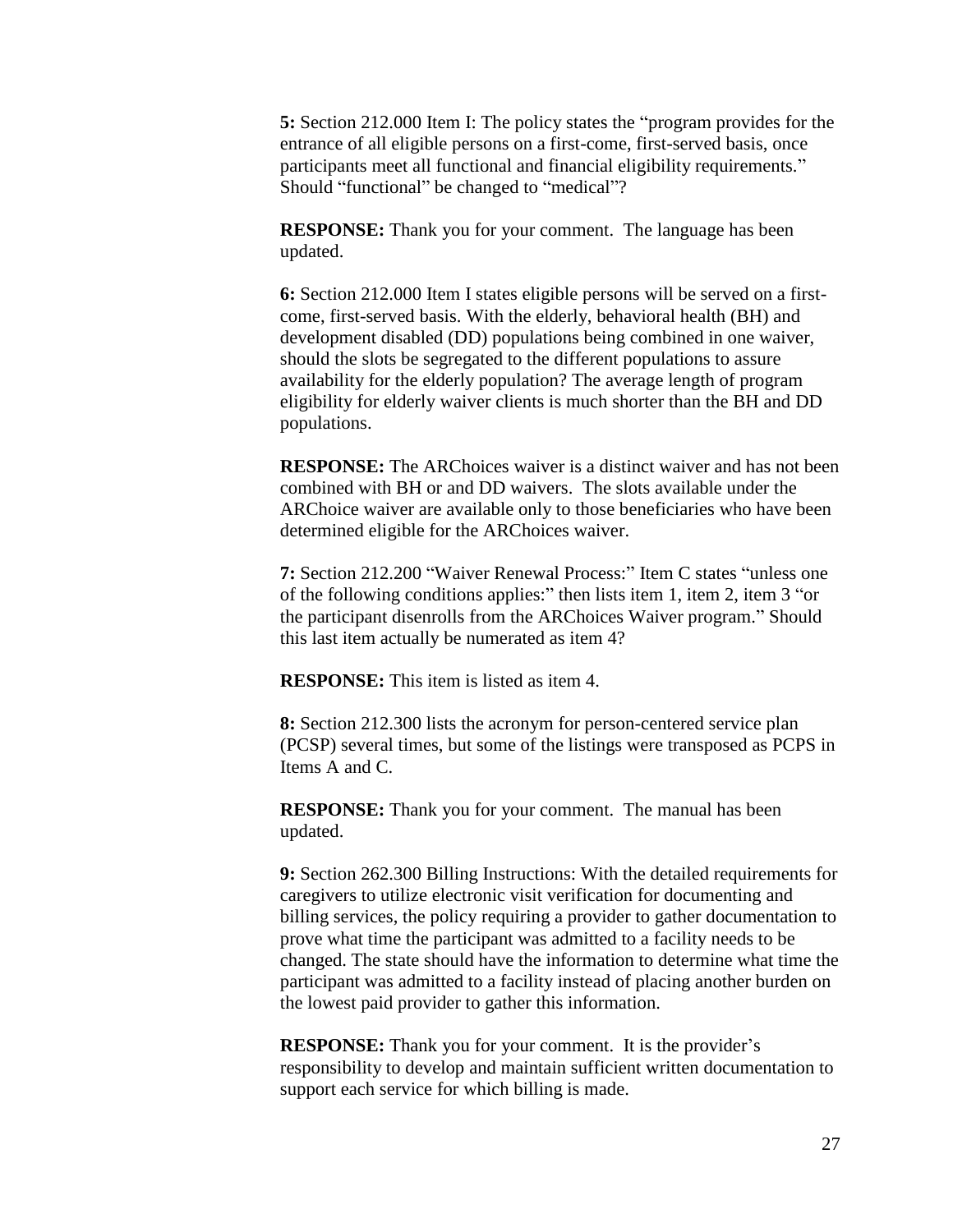**10:** Appendix 1-2: Rates, Billing and Claims— Rate Determination Methods: Even though various methodologies were used for rate determination, the rate is inadequate to support the services in our state when the minimum wage increase and other costs far exceeded the percentage increase in the rate. The added stress of low unemployment rates and shortage of workers with the ever-increasing older population has seriously threatened the viability of Home and Community-Based Services in our state.

**RESPONSE:** Thank you for your comment. Under Executive Order 19- 02 rates are reviewed on a regular cycle.

Lacey Johnson, an attorney with the Bureau of Legislative Research, asked the following question and received the following response:

**Q.** What is the status on CMS approval? **RESPONSE:** We do not have CMS approval, but I will provide the letter once we receive it.

The proposed effective date is pending legislative review and approval.

**FINANCIAL IMPACT:** The agency indicated that this rule has a financial impact.

Per the agency, this rule implements a federal rule or regulation. The cost to implement the federal rule or regulation is \$12,992,412 for the current fiscal year (\$3,699,914 in general revenue and \$9,292,498 in federal funds) and \$13,615,716 for the next fiscal year (\$3,864,140 in general revenue and \$9,751,576 in federal funds). The total estimated cost to state, county, and municipal government is \$3,699,914 for the current fiscal year and \$3,864,140 for the next fiscal year. The agency indicated that these amounts represent the state share of increasing the Attendant Care and In-Home Respite Care rates.

Per the agency, this rule will result in a new or increased cost or obligation of at least \$100,000 per year to a private individual, private entity, private business, state government, county government, municipal government, or to two or more of those entities combined. Accordingly, the agency provided the following written findings:

#### *(1) a statement of the rule's basis and purpose;*

The AR Choices Waiver is being renewed as required by § 1915(c) of the Social Security Act. The current waiver expired 12/31/2020 and operates under a temporary extension until the renewal is approved.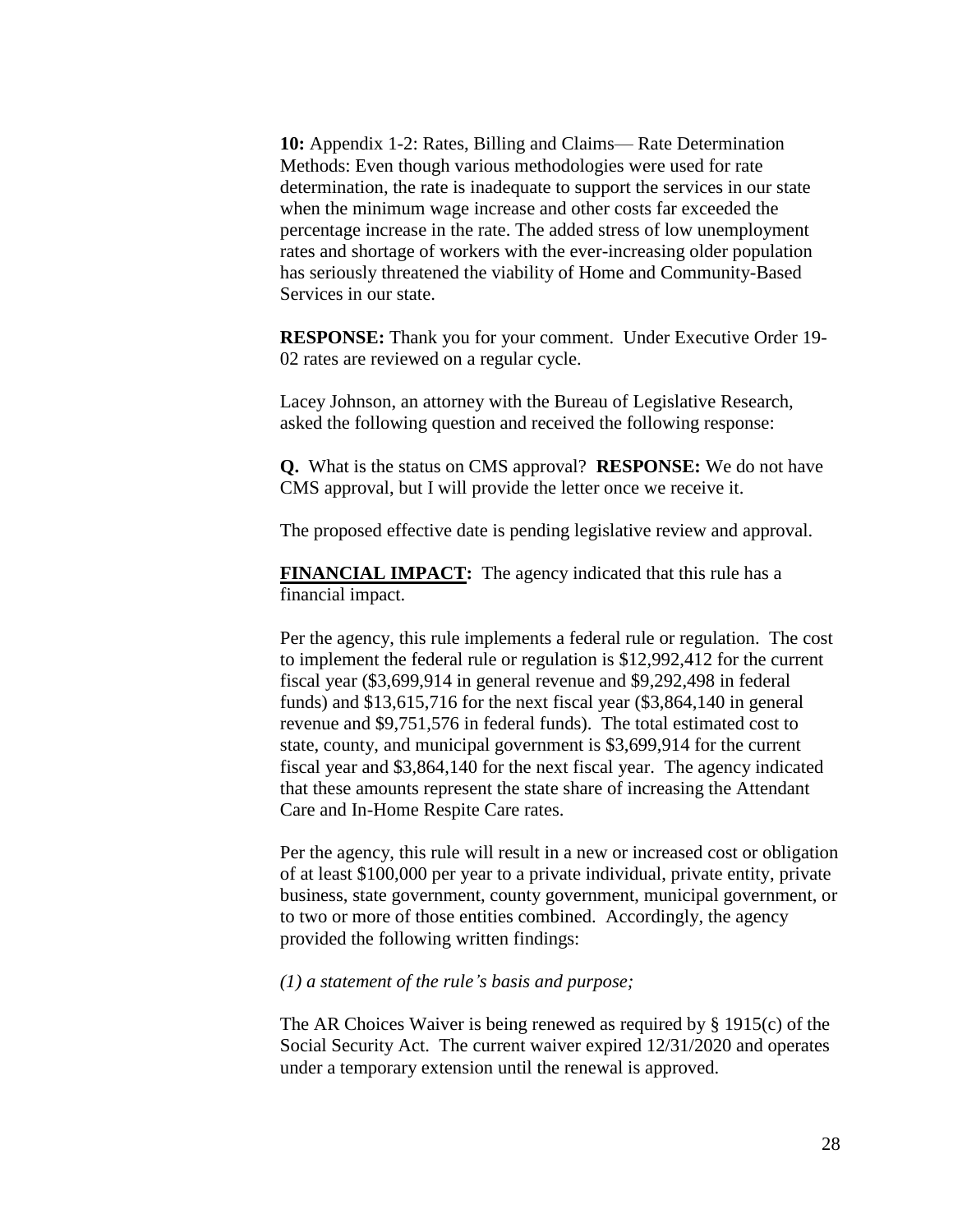*(2) the problem the agency seeks to address with the proposed rule, including a statement of whether a rule is required by statute;* 

The AR Choices Waiver is being renewed as required by § 1915(c) of the Social Security Act. The current waiver expired 12/31/2020 and operates under a temporary extension until the renewal is approved.

*(3) a description of the factual evidence that: (a) justifies the agency's need for the proposed rule; and* 

We are adding 75 additional slots every year of the waiver to accommodate an increase in the aging population which allows individuals to remain in their homes. There is also a rate increase that is being implemented to create rate parity between personal care, attendant care, and respite.

*(b) describes how the benefits of the rule meet the relevant statutory objectives and justify the rule's costs;* 

This rule will allow individuals to remain in their homes and to reduce more costly alternative placements.

*(4) a list of less costly alternatives to the proposed rule and the reasons why the alternatives do not adequately address the problem to be solved by the proposed rule;* 

There are no less costly alternatives.

*(5) a list of alternatives to the proposed rule that were suggested as a result of public comment and the reasons why the alternatives do not adequately address the problem to be solved by the proposed rule;* 

None

*(6) a statement of whether existing rules have created or contributed to the problem the agency seeks to address with the proposed rule and, if existing rules have created or contributed to the problem, an explanation of why amendment or repeal of the rule creating or contributing to the problem is not a sufficient response; and* 

Existing rates and waiver capacity require an increase to ensure rate parity and an increasing aging population.

*(7) an agency plan for review of the rule no less than every ten (10) years to determine whether, based upon the evidence, there remains a need for the rule including, without limitation, whether:*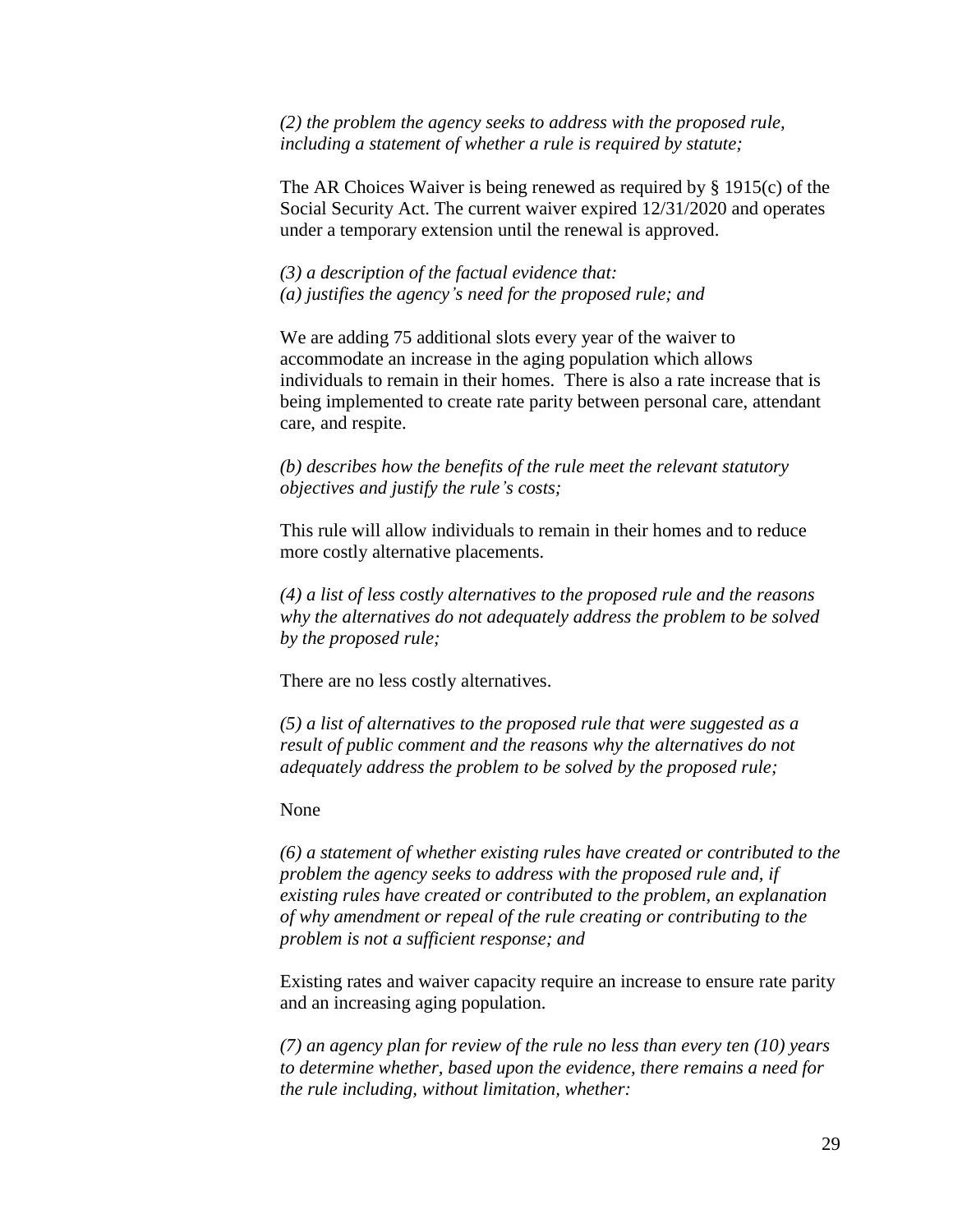*(a) the rule is achieving the statutory objectives;* 

The Agency must renew this waiver no later than every five years.

*(b) the benefits of the rule continue to justify its costs; and* 

The State is required to demonstrate continued cost neutrality annually and to amend the waiver if cost neutrality is not met.

*(c) the rule can be amended or repealed to reduce costs while continuing to achieve the statutory objectives.* 

The State is required to demonstrate continued cost neutrality annually and to amend the waiver if cost neutrality is not met.

**LEGAL AUTHORIZATION:** The Department of Human Services has the responsibility to administer assigned forms of public assistance and is specifically authorized to maintain an indigent medical care program (Arkansas Medicaid). *See* Ark. Code Ann. §§ 20-76-201(1), 20-77-  $107(a)(1)$ . The Department has the authority to make rules that are necessary or desirable to carry out its public assistance duties. Ark. Code Ann. § 20-76-201(12). The Department and its divisions also have the authority to promulgate rules as necessary to conform their programs to federal law and receive federal funding. Ark. Code Ann. § 25-10-129(b).

## **c. SUBJECT: Physician Manual – Anesthesia Services**

### **DESCRIPTION:**

### Statement of Necessity

The Division of Medical Services is updating the Physician Manual to clarify billing instructions when filing paper or electronic claims for anesthesia services. Providers submitting a paper claim for anesthesia services must bill units in whole numbers. Providers submitting an electronic claim for anesthesia services must bill for total minutes. For billing purposes, 15 minutes equals (1) unit. In addition, the anesthesia section was updated to indicate the type of documentation and attachments required, when applicable.

### Rule Summary

292.310 Completion of the CMS-1500 Claim form – 24(G) • Added the phrase, "For paper claims, including Anesthesia on paper claims, enter," and added the sentence, "For electronic claims submission, for Anesthesia services, enter total minutes."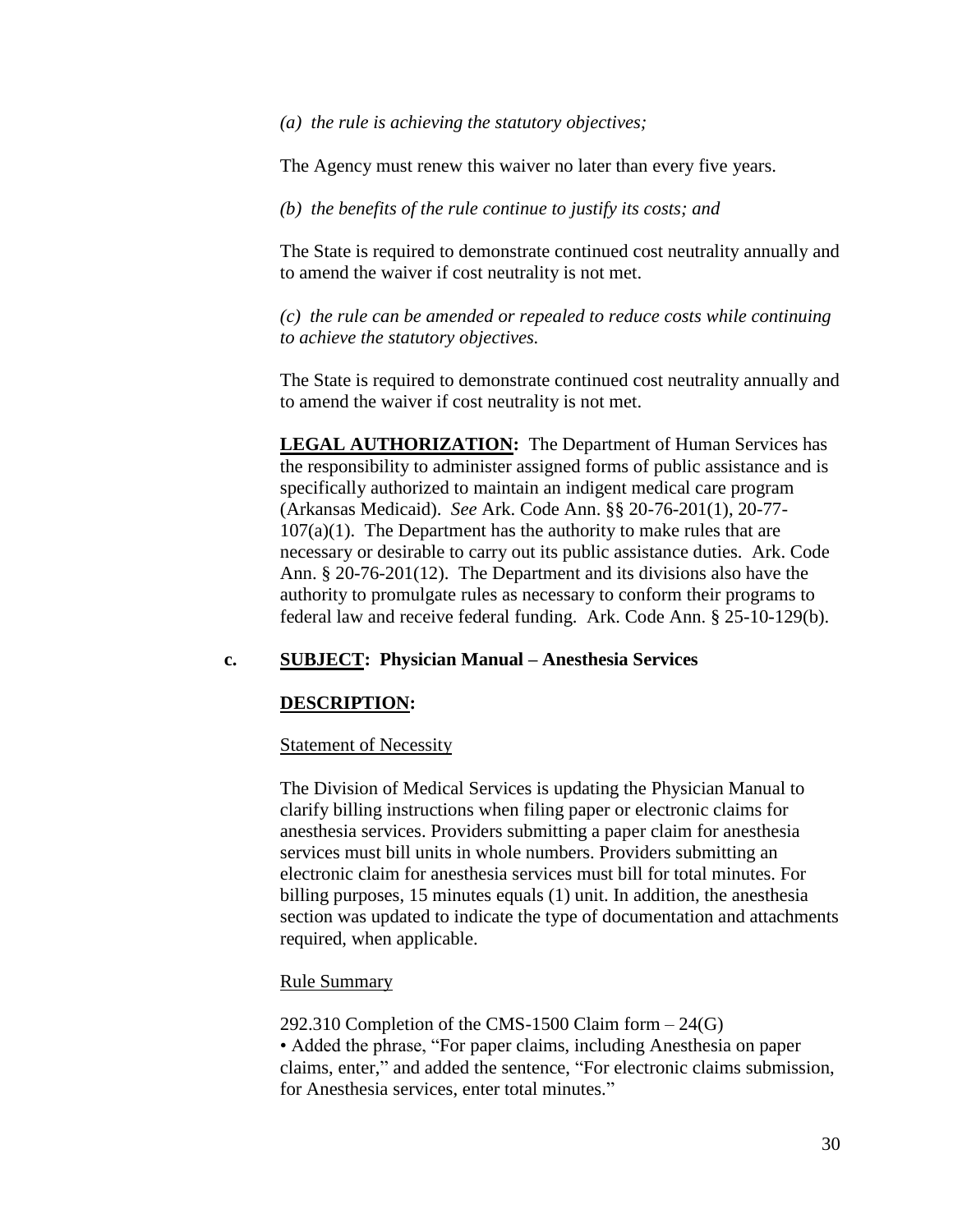292.440 Anesthesia Services

• (A) Added, "For electronic claims for Anesthesia services (procedure codes 00100 through 01999), for total minutes should be in the units' field."

• Deleted the sentence, "Electronic claims submission may be used unless attachments are required."

• (C) Added the phrase, "require attachments or documentation."

• (C) Deleted the phrase, "for hysterectomies and abortions must be billed on CMS-1500 paper claims because they require attachments or documentation."

• Procedure Code 00800 – Added, "Operative Report." Deleted information on female-only procedures.

• Procedure Code 00840 – Added, "Operative Report." Deleted information on female-only procedures. Added modifiers U1, U2, and U3 when billing for payment, added a description sections and documentation requirements.

• Procedure code 00848 – Added "Acknowledgement of Hysterectomy Information (DMS-2606). View or print form DMS-2606 and instructions for completion."

• Procedure code 00940 – Added, "Operative Report." Deleted, "Required to name each procedure by surgeon in "Procedures, Services or Supplies" column."

• Procedure code 00944 – Added, "View or print form DMS-2606 and instructions for completion."

• Procedure code 01962 – Added, "Operative Report", and added, "View or print form DMS-2606 and instructions for completion."

• Procedure code 01963 - Added, "Operative Report", and added, "View or print form DMS-2606 and instructions for completion."

• Procedure code 01966 – Added, "Operative Report."

• Added, "\*\*\*Other documentation may be requested upon review."

• (D) Arranged codes in numerical order: 11, 21, 22, and 24.

Section 292.446 Time Units

• Added, "...for paper claims. If filing electronically, the value submitted in this field should be the total anesthesia in minutes."

**PUBLIC COMMENT:** A public hearing was held on this rule on July 28, 2021. The public comment period expired August 13, 2021. The agency indicated that it received no public comments.

The proposed effective date is October 1, 2021.

**FINANCIAL IMPACT:** The agency indicated that this rule has no financial impact.